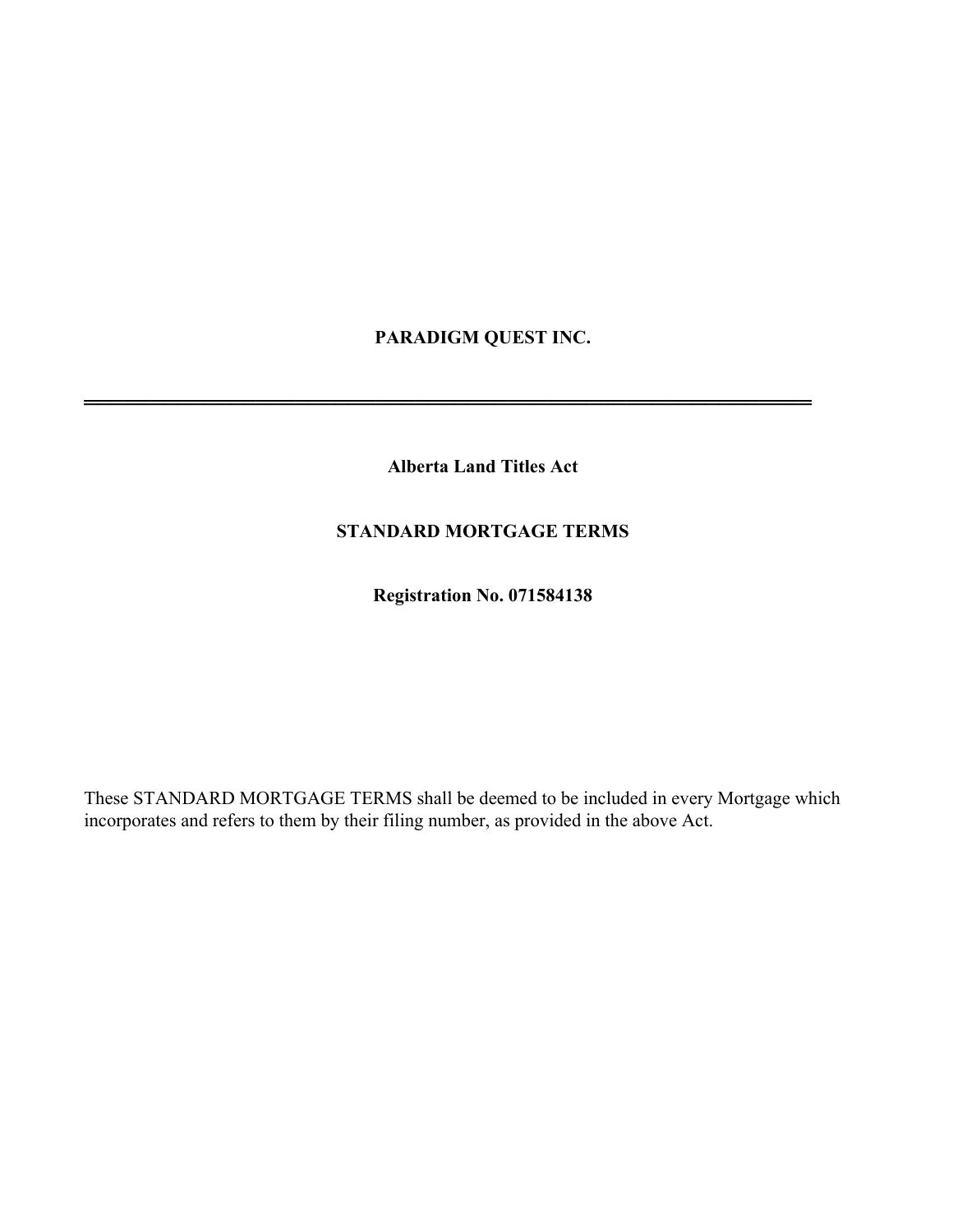# **STANDARD CHARGE TERMS STANDARD MORTGAGE TERMS**

#### **1. DEFINITIONS**

In this set of standard charge terms, **mortgage** means the Charge/Mortgage in form prescribed by statute or regulation that you sign or that you authorize in electronic format in which this set is referred to by its filing number, any schedules attached to it and this set of standard charge terms/standard mortgage terms. **Registered mortgage** means such document as registered in the applicable land registry or land titles office. **You** and **your** mean each person who signs the mortgage as **chargor or mortgagor**. **We, our** and **us** means the person named as **chargee or mortgagee** in the registered mortgage. **Your property** means the land described in the registered mortgage, all buildings now or later on it and anything now or later attached or fixed to the buildings or the land, including additions, alterations and improvements. **Principal amount** means the amount specified in the registered mortgage. **Loan amount** means the outstanding balance of all amounts (including interest and costs, if any) owing to us from time to time under the mortgage, as amended from time to time. Any reference to signing any document includes an electronic signature.

Any reference in this set of terms to information in the registered mortgage refers to a box or to an applicable part of the registered mortgage (including anything set out in a schedule or addenda thereto which deals with the subject matter of that box or part) and any reference to signing the mortgage means signing the registered document or a schedule to it or the authorization for electronic signing and registration of the mortgage. References to paragraphs refer to paragraphs of this set of standard charge terms.

If this mortgage is a CMHC-insured mortgage, it is made pursuant to the **National Housing Act.** 

#### **2. WHAT THE MORTGAGE DOES**

In return for our making a loan to you in the principal amount (which, by signing the mortgage, you acknowledge having received from us), you:

- i. If you are the owner of your property, charge your property to us and our successors and assigns (called our **legal representatives**);
	- or
- ii. If you are a tenant of your property under a lease, charge your interest in your property (including any option to purchase) to us and our legal representatives, for the entire term of the lease (except the last day of the term);

as security for repayment of the loan amount and the performance of all of your other obligations under the mortgage. This means you charge your entire interest in your property to us and to anyone to whom the mortgage is transferred in any way.

Termination of the mortgage:

Our interest in the property terminates when you have:

- Repaid the loan amount (including interest) as provided in the mortgage; and
- Complied with all of your other obligations under the mortgage.

#### **3. INTEREST**

A. Fixed Interest Rate (applicable to Fixed Interest Rate Mortgages only)

The interest rate payable by you on the loan amount is specified in the registered mortgage. Interest is payable at the frequency set out in the registered mortgage and calculated half-yearly not in advance. The first halfyearly calculation of interest after the interest adjustment date specified in the registered mortgage shall be for the six month period commencing on that date. That calculation shall be made six months after the interest adjustment date and half-yearly calculations of interest shall continue to be made every six months after that. Interest is payable on the loan amount at this rate both before and after the balance due date as well as both before and after default and judgment, until the loan amount has been paid in full.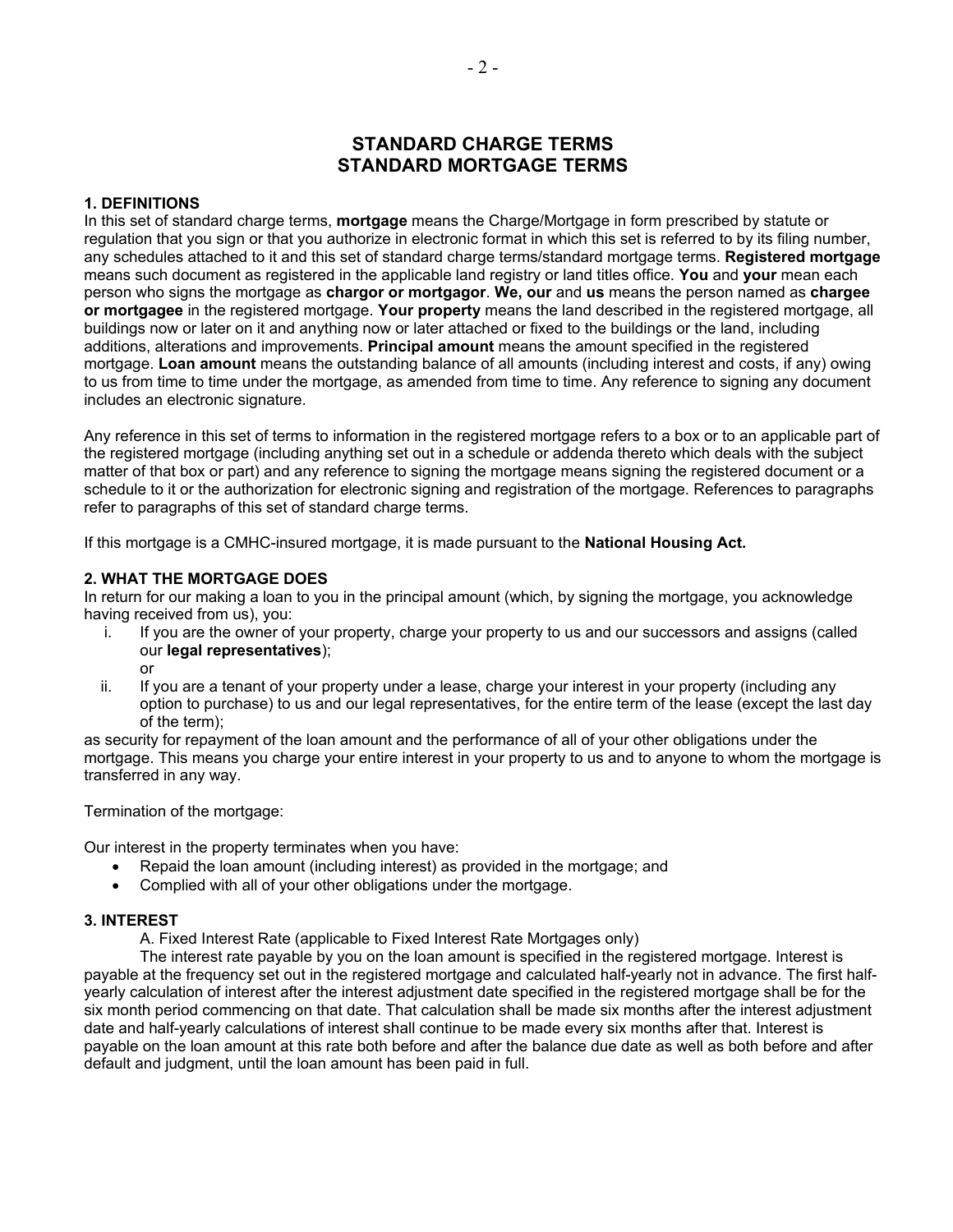#### B. Adjustable Interest Rate (applicable to Adjustable Rate Mortgages only)

The interest rate payable by you on the loan amount is specified in the registered mortgage and is an adjustable rate per annum equal to the Prime Rate plus or minus the amount stated in the mortgage. The interest rate will change automatically each time there is a change in the Prime Rate. The principal and interest payment will be recalculated every time the Prime Rate changes, based on the new interest rate and remaining amortization. Within a reasonable time after a change in the interest rate, we may mail to you, at your last known mailing address according to our records, a notice of the changed interest rate, its effective date, and the applicable change to the payment amount. The interest rate and payment amount will vary in accordance with this paragraph even if we fail to send this notice or you fail to receive it.

The interest rate on the mortgage is calculated monthly not in advance and payable at the frequency set out in the registered mortgage.

For the purposes of this mortgage, the term "Prime Rate" means on any day, the annual rate of interest which the Royal Bank of Canada establishes at its principal office in Toronto as the reference rate of interest to determine interest rates it will charge on such day for commercial loans in Canadian dollars made to its customers in Canada and which it refers to as its "prime rate of interest".

#### C. Compound Interest

If on any regular mortgage payment date you do not make the payment due on that day, we will charge you interest on any overdue portion of the loan amount (including interest) until paid to us. This is called **compound interest.** Compound interest shall be paid on your loan payment dates. We will also charge interest, at the rate payable on the loan amount, on compound interest that is overdue until paid to us, both before and after the final payment date as well as both before and after default and judgment.

#### D. Progress Advance Construction Mortgage

An improvement means any alteration, addition or repair to any building on your property or any construction, erection or installation on your property. If the purpose of the mortgage is to finance an improvement via progress advances, the accrued interest on progress advances is calculated daily and payable monthly during the construction period, until the interest adjustment date specified in the registered mortgage. The interest rate charged during the construction period is specified in the additional provisions section of the registered mortgage. Interest on any overdue interest, compounded monthly, will be calculated on the same basis until paid. No additional progress advances will be made until any outstanding overdue interest is paid. Interest that has accrued but not yet been paid as of the interest adjustment date, will be deducted from the last substantial advance. Refer to section 19 for more information regarding Progress Advance Construction Mortgages.

#### **4. HOW YOU WILL REPAY YOUR LOAN**

A. Currency and Method of Payment

You shall pay the loan amount to us in Canadian dollars. Your regular mortgage payments and all other payments will be withdrawn from the bank account provided to us by you.

#### B. When you will make payments

The principal amount, together with interest calculated from the interest adjustment date, shall become due and be paid by you in regular mortgage payments. If the interest rate is a fixed rate, you will make your regular mortgage payments to us in equal installments in the amount specified in the registered mortgage. If the interest rate in the mortgage is an adjustable interest rate, you will make regular mortgage payments to us in the amount specified in the registered mortgage until the interest rate is adjusted and thereafter in the payment amount as varied from time to time as provided in paragraph 3B. Regular mortgage payments begin on the date specified, continue at the frequency specified and end on the date specified in the registered mortgage. Each date that you are required to make a regular mortgage payment is called a **Regular Mortgage Payment Date**. Each regular mortgage payment consists of a portion of the principal amount together with the interest due and payable on the regular mortgage payment date. You will pay the balance of the principal amount, together with all interest due and payable on it, on the balance due date specified in the registered mortgage.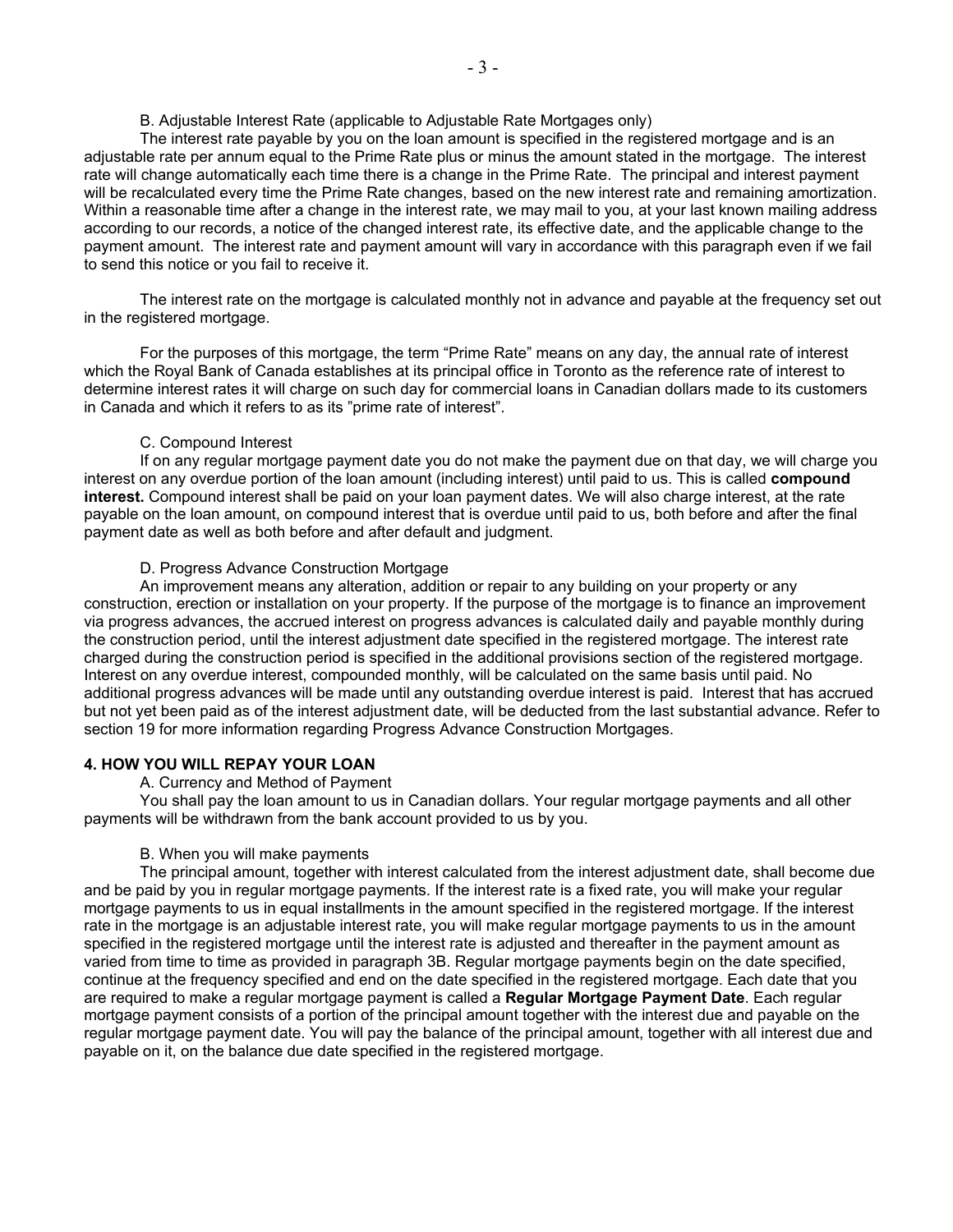#### C. Application of Mortgage Payments

Each regular mortgage payment will be used: **first**, to pay interest due and payable and **next**, to reduce the principal amount. However, if you are in default, we may apply your payment or any other money we receive from you, as we choose.

## **5. PAYING OFF A MORTGAGE BEFORE THE MATURITY DATE**

You may pay off some, or the entire mortgage early only in the ways described below.

If we later agree to change or extend the terms of the mortgage, these prepayment provisions will not apply to the new or extended term.

For these prepayment privileges, a year means the 12 month period starting on the interest adjustment date and on each anniversary of the interest adjustment date.

#### A. Partial Prepayment

You may increase your payments, or pay off some of your mortgage early in the ways listed in the chart below. These options apply to partial prepayments only. The options are available each year of the term of the mortgage and cannot be saved to use in a later year. Partial prepayment options used in any combination may not exceed the 20% yearly prepayment maximum. You may not use any of these partial prepayment options if you are in default in payment or in performance of any of the other terms or conditions of the mortgage.

| <b>PARTIAL PREPAYMENT OPTIONS</b>                                                                                                                                                                                                                 |                                                                                                                                                                                                                                                    |  |  |  |  |
|---------------------------------------------------------------------------------------------------------------------------------------------------------------------------------------------------------------------------------------------------|----------------------------------------------------------------------------------------------------------------------------------------------------------------------------------------------------------------------------------------------------|--|--|--|--|
| <b>Options</b>                                                                                                                                                                                                                                    | <b>Restrictions</b>                                                                                                                                                                                                                                |  |  |  |  |
| 1) Prepay up to 20% of the Principal Amount.                                                                                                                                                                                                      | The request must be made at least 5 days before the<br>next regularly scheduled payment date and must be<br>made on the next regularly scheduled payment date.<br>The minimum prepayable amount is \$1000 and<br>cannot exceed the yearly maximum. |  |  |  |  |
| 2) Increase the regular payment up to 20% of the principal<br>and interest payment amount set out in the registered<br>mortgage.<br>Should your mortgage have interest only mortgage<br>payments, this option is not available. Option 1 detailed | Once each year of the term of your mortgage.<br>The request must be made at least 5 days before the<br>regularly scheduled payment date on which the<br>increase in the payment amount is to be in effect.                                         |  |  |  |  |
| above is permitted.                                                                                                                                                                                                                               |                                                                                                                                                                                                                                                    |  |  |  |  |

After each partial payment, you must continue to make your regular mortgage payments.

B. Prepayment in Full You may prepay the mortgage only upon:

- (i) *Fixed Interest Rate Mortgages Term 5 years or less*  if you have a fixed interest rate on your mortgage and a term of 5 years or less, payment of a prepayment charge equal to the GREATER of the interest rate differential (IRD) or 3 months interest calculated on the outstanding loan amount;
- (ii) *Fixed Interest Rate Mortgages Term more than 5 years*

if you have a fixed interest rate on your mortgage and a term greater than 5 years and (a) prepayment occurs within the first 5 years of the term, payment of a prepayment charge equal to the GREATER of the interest rate differential (IRD) or 3 months interest calculated on the outstanding loan amount, and

(b) if prepayment occurs after the first 5 years of the term, payment of a prepayment charge of 3 months interest calculated on the outstanding loan amount; or,

(iii) *Adjustable Interest Rate Mortgages* 

if you have an adjustable rate on your mortgage, payment of a prepayment charge equal to 3 months interest calculated on the outstanding loan amount.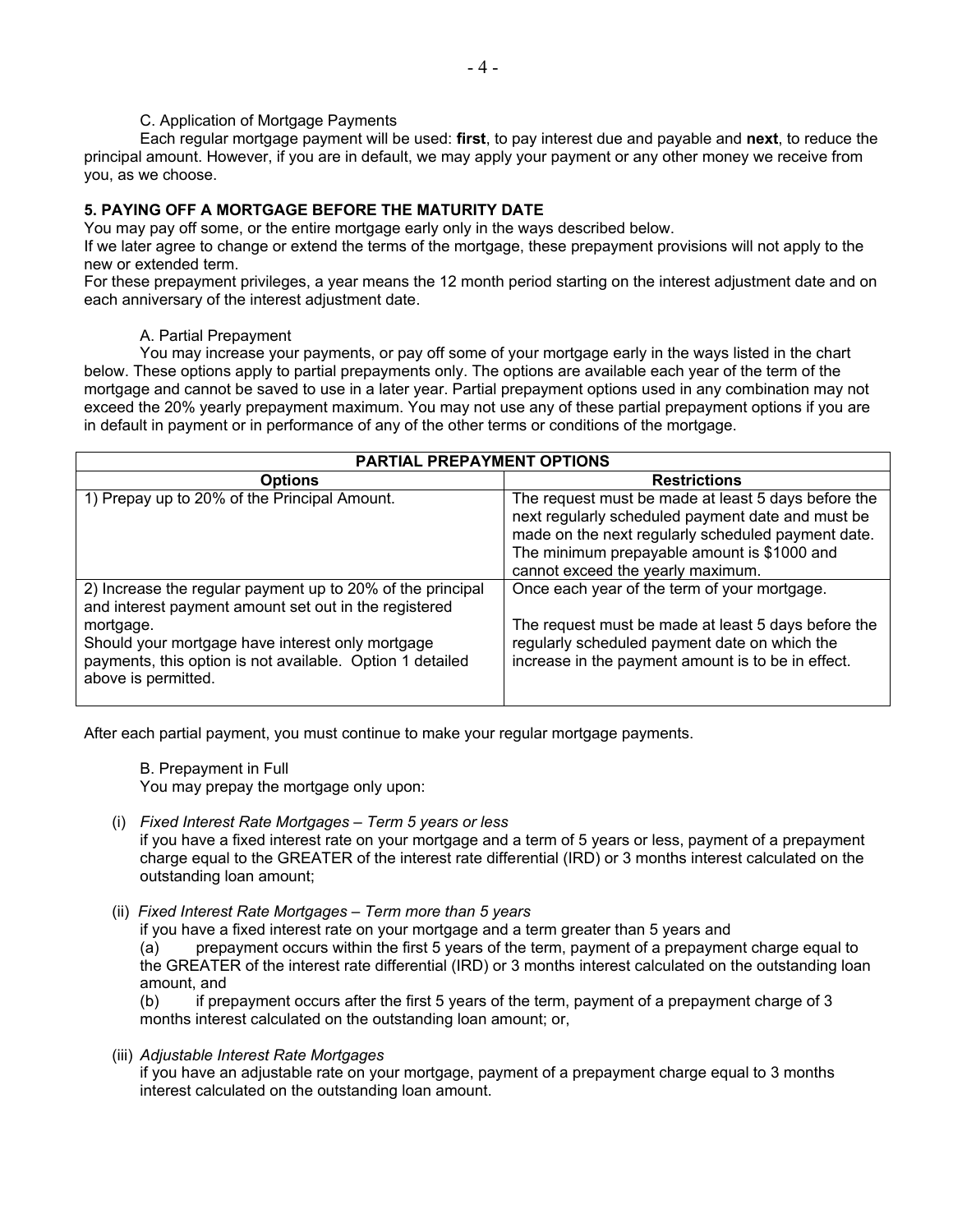In this section IRD means the difference between the interest rate on the mortgage and the then current interest rate for a mortgage then offered by us for a term closest to the term remaining on the mortgage, as determined by us.

#### C. Portable Mortgage

If you have a firm agreement for the purchase of a new property then subject to our approval, you may without penalty transfer your existing loan amount to your new property or you may combine your existing loan amount with additional funds to purchase the property. You and the new property must be re-qualified and satisfy our underwriting guidelines. The new property must be in a province in which we are registered to conduct business. You will pay all legal cost to discharge the mortgage and to prepare and register the replacement mortgage on the new property and our servicing fee.

If you transfer your existing loan amount the terms and conditions of your mortgage will remain the same. If you combine your existing loan amount with additional funds, the interest rate on the mortgage will be

#### (i) *Fixed Interest Rate*

if you have a fixed interest rate on the replacement mortgage, a blend of the rate that you were paying on the loan amount transferred and the rate applicable to the additional funds, as determined by us; or,

## (ii) *Adjustable Interest Rate*

if you have an adjustable interest rate on the replacement mortgage, the greater of the rate on the existing mortgage and the then prevailing adjustable interest rate, as determined by us.

If the port of the mortgage has been approved by us, the closing of the purchase of your new property may be up to 30 days after the sale of your property. On the closing of your property you must pay to us the loan amount and the applicable prepayment charge. The prepayment charge will be returned to you on the closing of the purchase of your new property and registration of the replacement mortgage, provided all our approval requirements have been adhered to.

- D. Assumption of the Mortgage if your property is sold
- (i) If you transfer title, or agree to transfer title, to your property to anyone without first obtaining our written approval, we may require you to pay the loan amount together with the applicable prepayment charge immediately in full. If we accept any payment from any person who we have not first approved in writing, this does not mean that we have granted our prior written approval or that we have given up our right to require you to pay the loan amount immediately in full.
- (ii) You agree to give us sufficient information to enable us to decide whether we should give our written approval. Once we receive this information, we will make our decision as soon as possible. We will not unreasonably withhold our approval.
- (iii) For each request for approval of an assumption, there may be an administration and processing fee. You must pay us these fees immediately, whether or not we approve the assumption.
- (iv) We release you from your obligations under the mortgage and to pay the loan amount, and, if applicable, we release any guarantors from their guarantee, if: (a) we give our written approval to you to transfer title to your property; (b) the transfer is to a person or persons other than yourself so that you will not retain any ownership interest in your property after the transfer of title takes place; and (c) you provide us with proof of registration of a Transfer/Deed of Land to the approved person or persons, and, if we request it, one or more assumption or guarantee agreements.

## E. Match a Payment and Miss a Payment Option

You may match any regular payment on a regular mortgage payment date as long as the mortgage is not in default. Match a Payment means you have prepaid an amount equal to your regular mortgage payment and is subject to the yearly maximum partial prepayment amount. You may miss any regular payment as long as you have already matched a payment earlier in the term and your mortgage is not in default. Previous matched payments may not be used to miss a payment if this mortgage is assumed by a subsequent purchaser.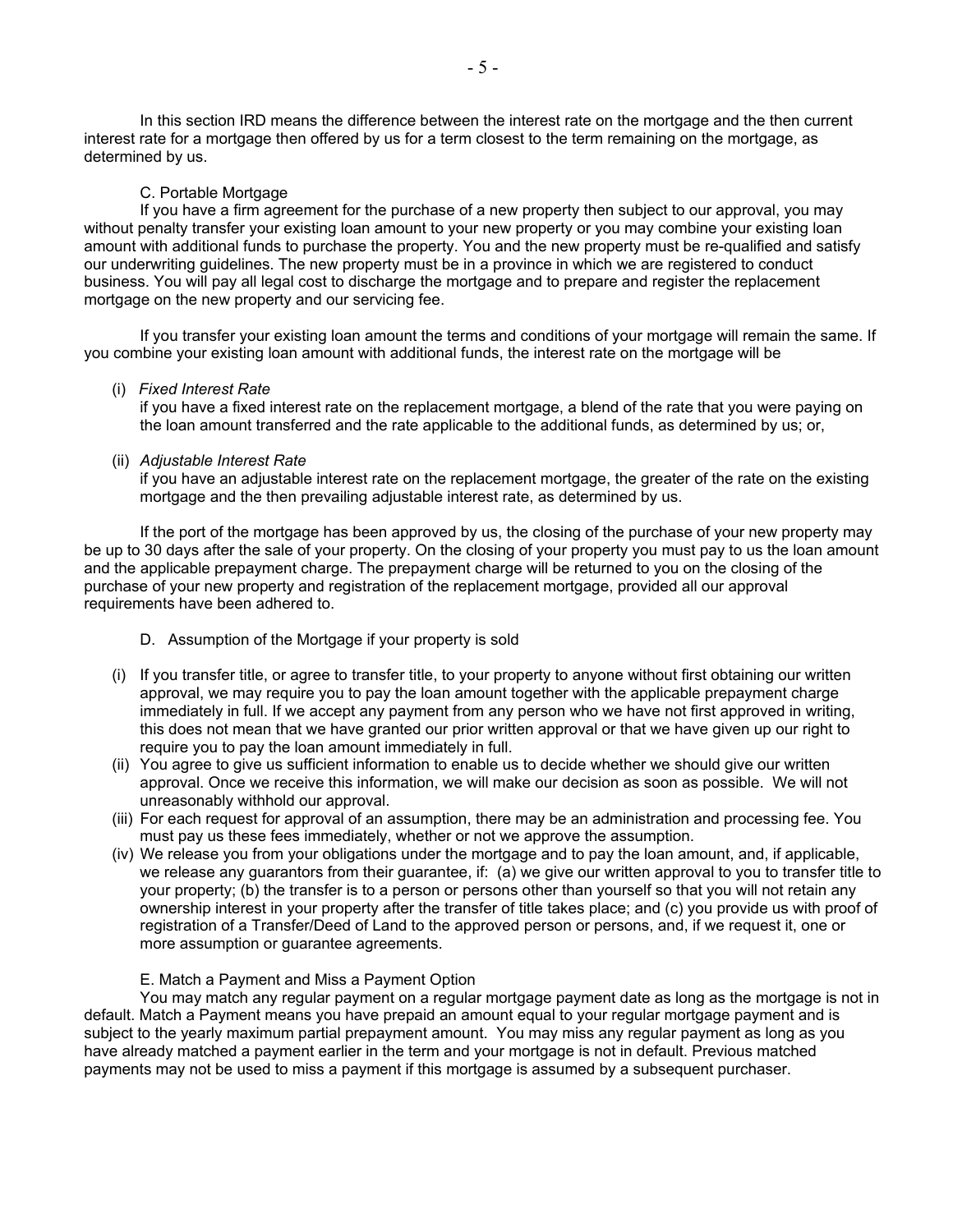#### F. Convertibility

Provided you are not in default under the Mortgage, you may convert without payment of any prepayment charge as follows:

- (a) If the mortgage is for a six-month closed or six month open term, you may request us to extend the term and fix the interest rate for the mortgage for a term which we then offer which is 1 year or greater at our interest rate then in effect for mortgages for the term which you select; or
- (b) If the interest rate of the mortgage is an adjustable rate you may request us to fix the interest rate for the mortgage for a term at our interest rate then in effect for mortgages for a term which ends after the balance due date of the mortgage.

In each case you must give us your written request to convert or sign our conversion extension agreement at least ten days before the next regular payment date. The fixed interest rates that are in effect on the date we receive the written request or signed conversion extension agreement will apply to your mortgage. The amortization period of the mortgage may not be changed on a conversion.

#### G. Renewal

You will be sent a renewal offer in advance of the maturity date of your mortgage provided the mortgage is not in default and you are in good standing as determined by us. Renewals will be processed on the maturity date of the mortgage at the lower of the rate of the renewal offer or our published mortgage rate in effect at the maturity date. In the event we do not receive your signed renewal agreement 2 days prior to maturity, we will auto renew your mortgage to a 6 month open term at our rate for such mortgage. Such renewal will continue from time to time until we receive a completed renewal agreement from you.

In the event the mortgage is in default or we determine you not to be in good standing, you will receive notification of our intent to not renew your mortgage with us and that we require payment in full of the loan amount on the maturity date.

#### H. Cash Back

 If you received a cash back amount or other incentive from us upon funding of the mortgage or the renewal of the mortgage by way of a cash payment, an allowance, a gift certificate or voucher or a discount on the interest rate calculated over the term of the mortgage or term of the renewal, you must on a prepayment in full, an early renewal or a conversion of the mortgage pay back to us in addition to any prepayment charge, a proportionate part of such cash back amount. The proportionate part is calculated by division of your cash back amount by the number of months in the term times the number of months remaining in the term (including the month in which the prepayment, early renewal or conversion is made).

#### **6. YOUR TITLE TO YOUR PROPERTY**

A. As Owner of Your Property, you certify that:

- i. You are the lawful owner of your property;
- ii. You have the right to give us the mortgage;
- iii. There are no encumbrances on the title to your property; and
- iv. There are no limitations or restrictions on your title to your property except building by-laws, zoning regulations and registered restrictions.

This paragraph A applies unless you have advised us and we have accepted in writing that you are a tenant of your property under a lease, in which case paragraph B applies.

#### B. If you Are a Tenant of Your Property

- i. You certify that:
	- a. The property is leased to you and your legal or personal representatives under a lease, a copy of which you have provided to us;
	- b. The lease is a binding and existing lease and all information you have provided to us concerning it is true;
	- c. All rents payable under the lease have been paid to the date you sign the mortgage;
	- d. You have permission or the right to assign and mortgage or charge the lease; and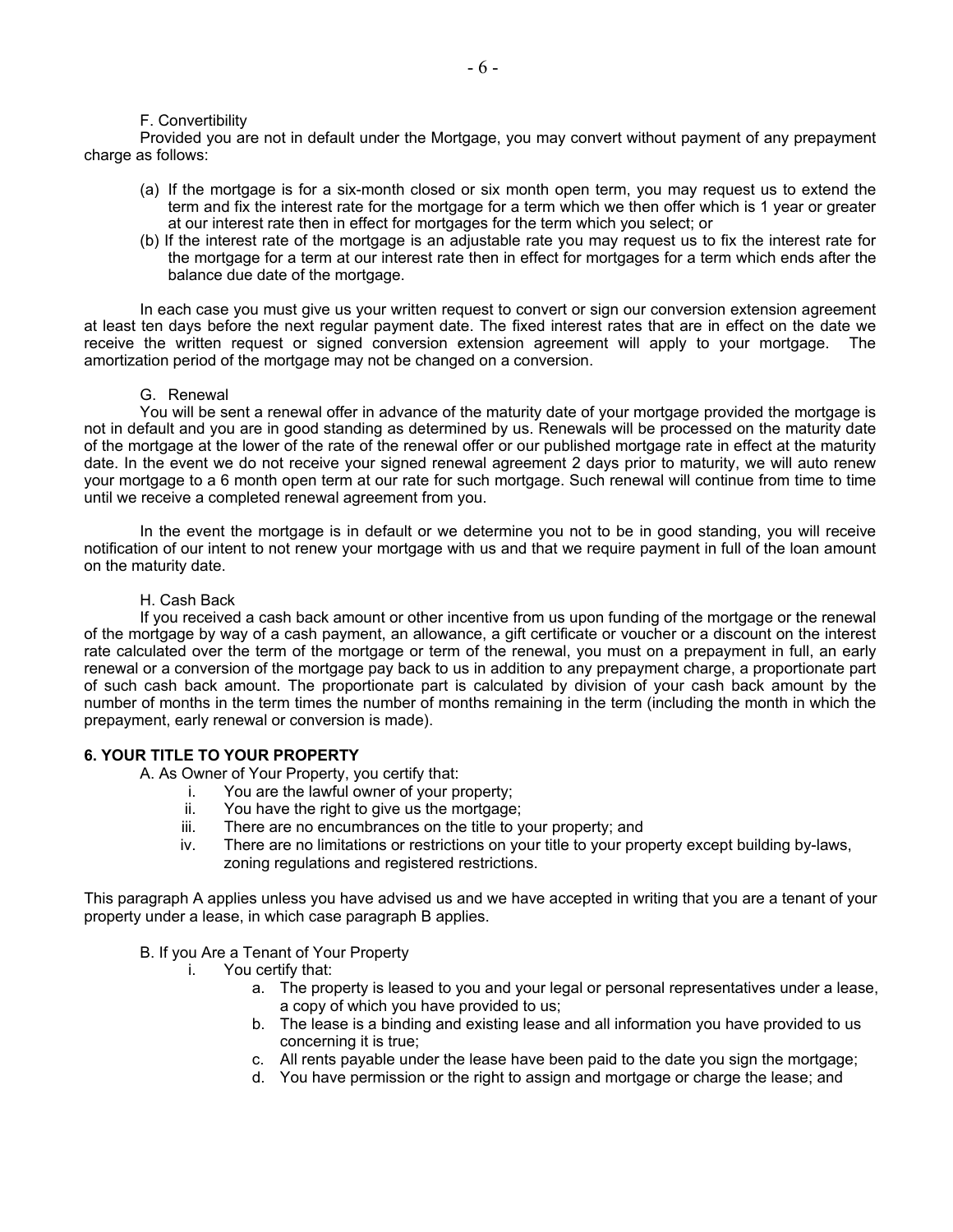- e. Except as expressed in the lease, there are no limitations, restrictions or encumbrances on your interest under the lease other than building by-laws, zoning regulations and registered restrictions.
- ii. You promise:
	- a. To pay the rent as it falls due;
	- b. To comply with all of the other terms of the lease and not to do anything that would cause the lease to be terminated;
	- c. Not to surrender the lease;
	- d. Not to make any change in the lease without first obtaining our written consent;
	- e. To give us a true copy of any notice or request you receive concerning the lease; and
	- f. To notify us immediately if your landlord advises you of early termination or takes any steps to effect early termination of the lease.
- iii. You hold the last day of the term of the lease for us and grant us the power to transfer or otherwise deal with such last day together with the lease.
- C. You will not do anything that will interfere with our interest in your property.

D. In order to ensure that your entire interest in your property is charged to us you will sign any other documents or do anything further that we think is necessary.

#### **7. RESTRICTIONS ON USE AND SALE OF YOUR PROPERTY**

A. You will not make any additions, alterations or improvements to your property or use your property for any business purposes without our prior written consent. You may not use your property for any illegal purposes.

B. You will occupy the property as your and your family's principal residence and will only rent to others all or any part of your property in accordance with our prior written authorization. If we have authorized the rental of all or part of your property, you will do so for residential purposes only in a prudent businesslike manner at fair rents and in compliance with all applicable tenancy laws and regulations.

C. You will not sell or otherwise dispose of your property without our prior written approval.

D. You will not make another mortgage on your property and not use it as security for any other debt without our prior written approval.

#### **8. WE ARE UNDER NO OBLIGATION TO MAKE ADVANCES TO YOU UNDER THE MORTGAGE**

If we decide, for any reason, that we do not wish to advance the entire principal amount or any part of it to you then we do not have to do so, even though the mortgage is prepared, signed or registered, and whether or not any part of the principal amount has already been advanced. However, by signing the mortgage you charge all of your interest in your property to us. You will reimburse us, on demand, for all our expenses of investigating the title to your property and preparing and registering the mortgage.

#### **9. TAXES**

You will ensure property taxes are always paid on time to the respective municipality. At our option, we may decide to collect property taxes from you which we will then remit to the municipality. If we decide to collect property taxes from you, the following terms are applicable:

A. You will make **regular tax payments** to us on account of property taxes on each regular mortgage payment date. The amount of each regular tax payment will be based on our estimate of a year's taxes on your property next becoming due and payable and may change from time to time to reflect changes in the annual taxes on your property. The regular tax payments should enable us to pay all property taxes on or before their annual due date. Or, if your property taxes are payable in installments, the regular payments should enable us to pay the full year's installments of property taxes on or before the date on which the first installment is due.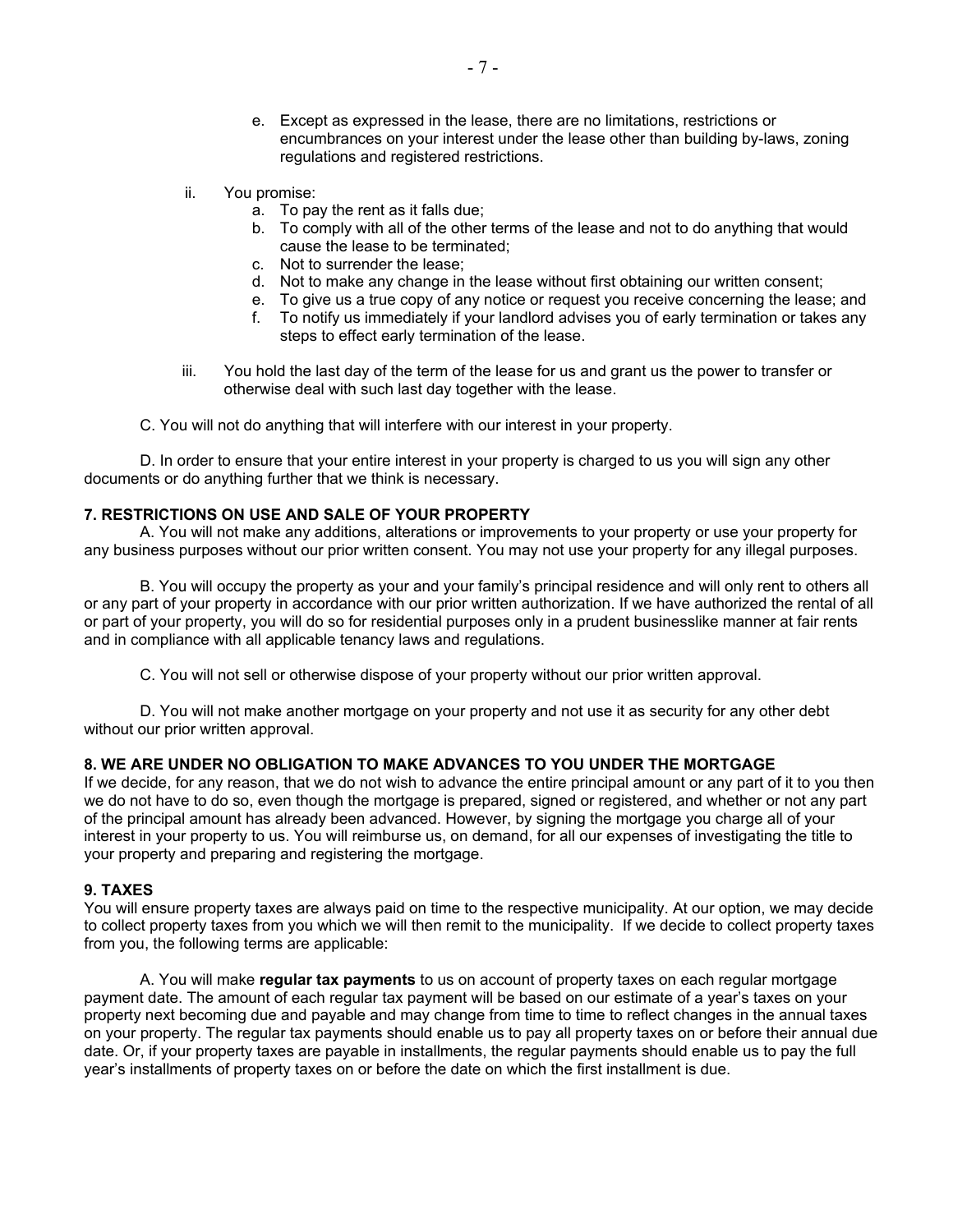B. If, however, the annual due date or the first installment date for the payment of your property taxes is less than one year from the interest adjustment date, you will pay us equal regular tax payments during that period and during the next 12 months. These equal tax payments will be based on our estimate of the total taxes payable for both periods so that we will receive enough money from you to pay all taxes for both of those periods.

C. You will also pay us, on demand, any amount by which the actual taxes on your property exceed our estimate of your taxes. Or, at our option, we may increase the regular payment to cover this amount.

D. We will pay your taxes from the regular payment we receive from you as long as you are not in default under the mortgage. We are not obliged to make tax payments on the dates they are due or more often than once a year. If you have not paid us enough for taxes, we may still pay the taxes. This will create a debit balance in your tax account. Any debit balance is immediately payable by you. We are under no obligation to advise you that a debit balance has been created. Debit balances are charged interest at the interest rate under the mortgage.

E. We will not pay you interest on any credit balance in your tax account.

F. If you fail to pay us any amount when it is due, we may apply the money in your tax account towards payment of such amount.

G. We can deduct from the total final advance of the principal amount enough money to pay all taxes due on or before the interest adjustment date and which have not been paid on the date the final advance is made.

H. You will immediately send us all assessment notices, tax bills or tax notices which you receive.

#### **10. PAYMENTS WE CAN MAKE**

We can pay off any liens, claims or encumbrances against your property which we consider to have priority over the mortgage. We can also pay all our expenses of collecting any payments not received from you when due. These expenses will include all our legal expenses on a solicitor and own client basis. You must immediately reimburse us for any amount so paid.

If we pay off any liens, claims or encumbrances against your property, we will be entitled to all the rights, equities and securities of the person, company, corporation or Government so paid off. We are authorized to retain any discharge which may be given for six months or more, if we consider it advisable to do so.

#### **11. TRANSFER OF LEASES AND RENTS**

A. If you have leased or, at a later date, lease all or part of your property to another person or persons, then you transfer and assign to us:

- i. All leases, lease agreements and their renewals;
- ii. All rents and other money payable under the terms of all leases and agreements. However, we may allow you to receive the rents so long as there is no default by you in making your payments to us or in complying with your other obligations to us under the mortgage; and
- iii. All rights under the leases and agreements as they affect your property.
- B. In addition, you confirm that:
	- i. You must obtain our prior written consent for any future leases of your property or for the renewal of any lease (other than a renewal provided for in any lease);
	- ii. Nothing we do under this paragraph 11 shall put us in possession of your property;
	- iii. However, if you default under the mortgage, we have the right to take possession of your property; and
	- iv. We are not obliged to collect any rent or other income from your property nor to comply with any term of any lease or agreement.

#### **12. INSURANCE**

You will without delay insure, and keep insured, in our favour and until the mortgage is discharged, all buildings covered by the mortgage (including those which will be built in the future both during construction and afterwards) against loss or damage by fire and other perils usually covered in fire insurance policies and against any other perils we request. Such insurance must be provided by a company approved by us for the replacement cost of the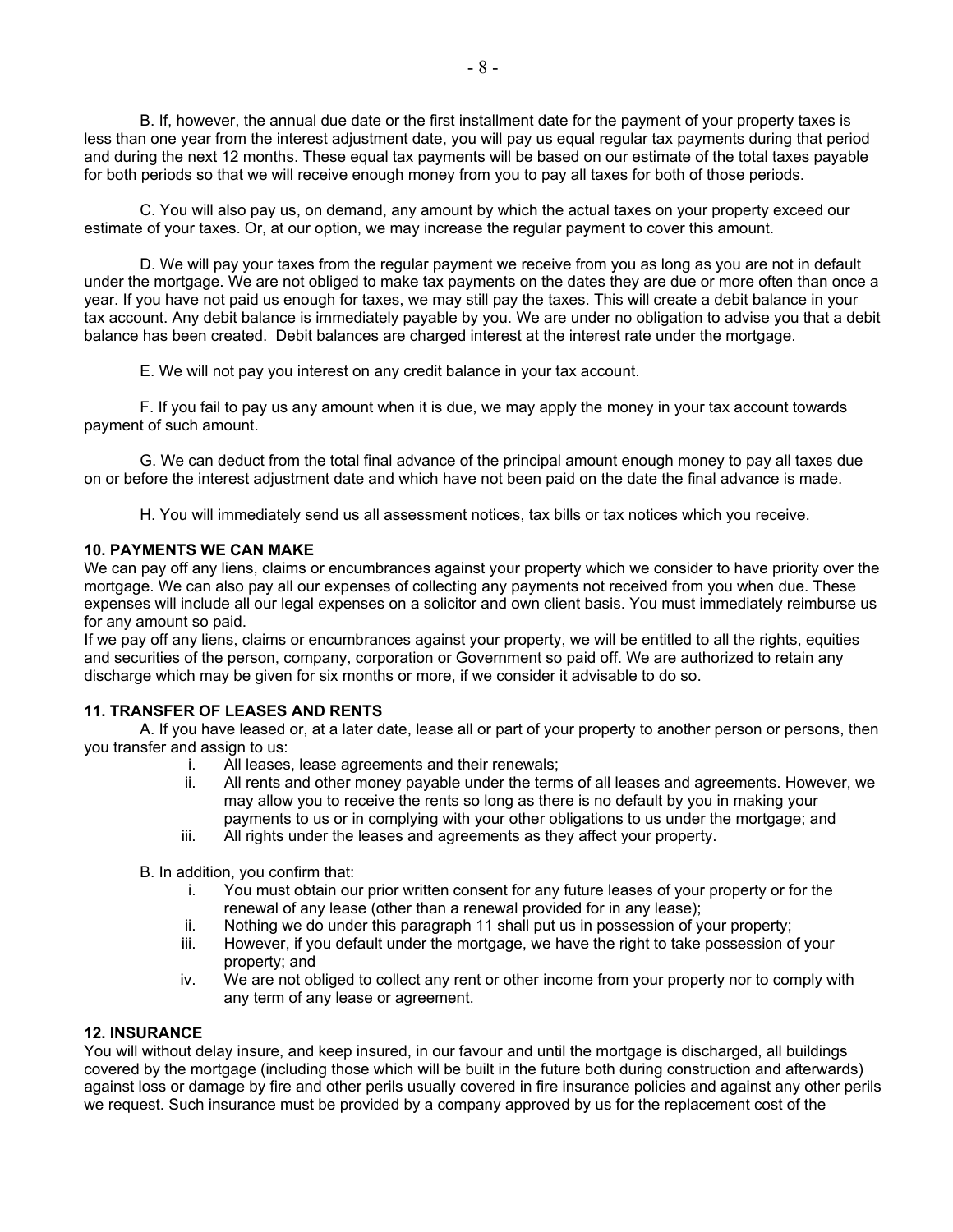buildings (the maximum amount for which the buildings can be insured) in Canadian dollars. Your policy must be in form satisfactory to us and must include extended perils coverage and a mortgage clause stating that loss is payable to us. You shall, at our request, transfer to us all insurance policies and receipts you have on the buildings and any proceeds from that insurance.

If you do not:

- Maintain insurance on the buildings that, in our opinion, complies with this paragraph;
- Deliver a copy of any insurance policy or receipt to us at our request; or
- Provide us with evidence, at our request, of any renewal or replacement of the insurance, at least fifteen full days before your insurance expires or is terminated,

we can, but are not obliged to, insure any of the buildings. What we pay for this insurance shall be added to the amount you owe under this mortgage and shall bear interest at the mortgage interest rate. You will pay this amount with your next monthly payment. If any loss or damage occurs, you will provide us immediately, at your expense, with all necessary proofs of claim. You will also do all necessary acts to enable us to obtain payment of insurance proceeds. The production of this mortgage will be sufficient authority for an insurance company to pay us any loss related to the insurance policy or to accept instructions from us dealing with the loss.

Insurance proceeds may, in whole or in part, at our option, be:

- a) Applied to rebuild or repair the damaged buildings;
- b) Paid to you;
- c) Paid to any other person who owns or did own the property, as established by the registered title; or
- d) Applied, at our sole discretion, to reduce any part of the loan amount, whether due or not yet due.

This paragraph 12 does not apply (and paragraph 22E does apply) if your property is a condominium unit.

# **13. KEEPING YOUR PROPERTY IN GOOD CONDITION**

You shall keep your property in good condition and make any repairs needed. You shall not do anything, or let anyone else do anything, that lowers the value of your property. We can inspect your property at any reasonable time. If, in our opinion, you:

- Do not keep your property in good condition; or
- Do or allow anything to be done that lowers the value of your property;

we can make any repairs or do any other thing we think are advisable. The costs of any inspections and any repairs or actions we make are immediately payable by you.

## **14. ENVIRONMENTAL PROVISIONS**

We (including, in this section, Canada Mortgage and Housing Corporation or other mortgage insurer) may inspect your property and the buildings on it when we consider it appropriate. We may do this for any purpose but particularly to conduct environmental testing, site assessments, investigations or studies which we consider necessary. The costs of any testing, assessment or study will be payable by you and you will pay us the costs immediately after we give you notice of them. If you do not pay us when we request it, we can add the amounts to the outstanding balance under your mortgage and they will bear interest at your mortgage interest rate. If we do the things permitted under this section, we will not be considered to be in control of your property.

# **15. REPAYMENT OF LOAN AMOUNT ACCELERATED**

The loan amount will become payable immediately, at our option, if:

- a) You default in making any regular mortgage payment, or any other payment you are obliged to make to us under the mortgage.
- b) You fail to comply with any of your other obligations under the mortgage.
- c) Any lien is registered against your property or we receive written notice of any lien that is created as a result of unpaid property taxes, utilities, unpaid condominium maintenance fees, judgements or construction liens or other similar encumbrances.
- d) Your property is abandoned.
- e) Any buildings being erected or additions, alterations or improvements done on your property remain unfinished without work being done on them for 15 consecutive days.
- f) Your property is used for any illegal purposes.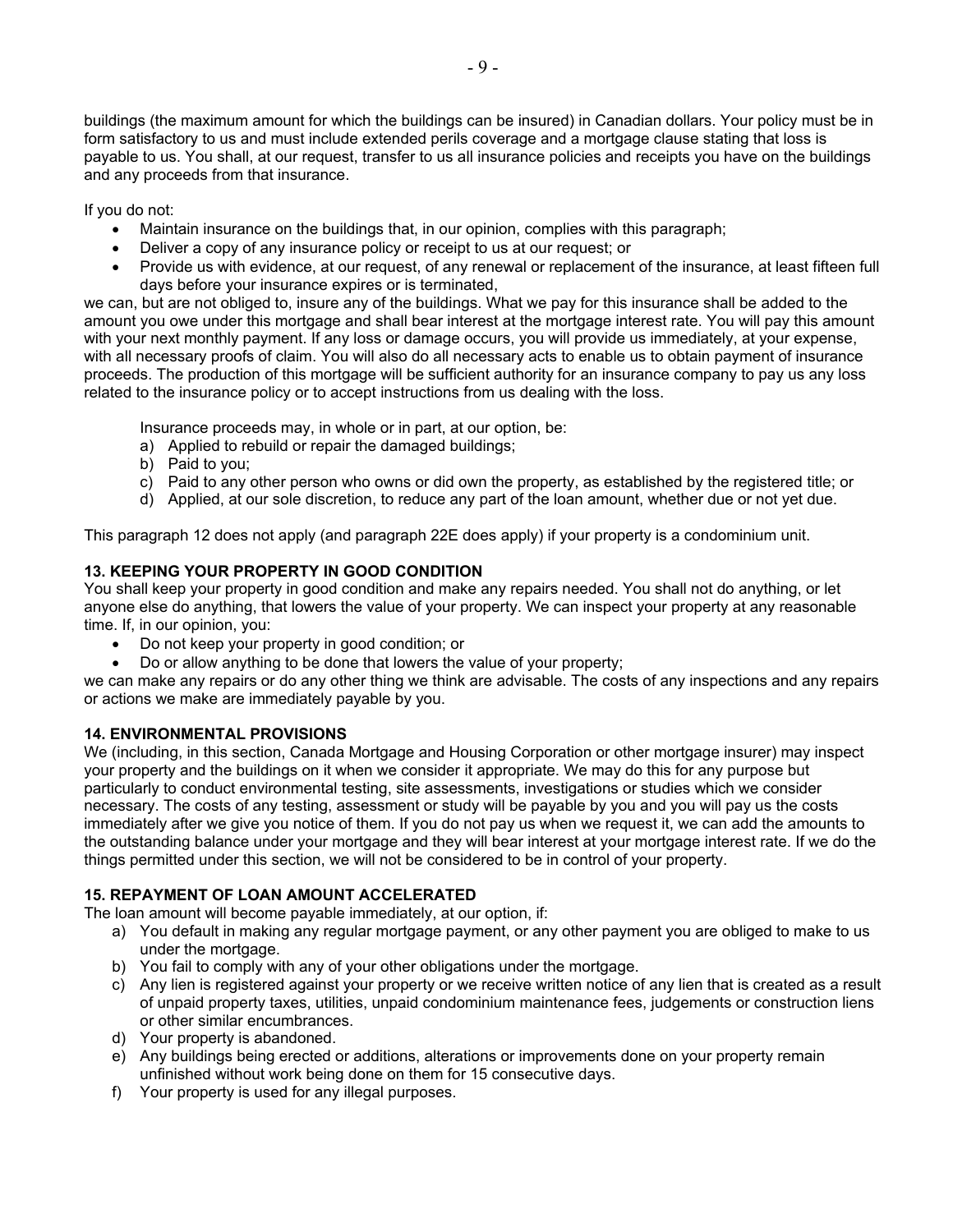g) You sell or otherwise dispose of your property or mortgage your property to a person not approved in writing by us.

If the loan amount so declared due and payable is paid prior to the balance due date, you agree to compensate us by payment of a prepayment charge equal to three months interest at the interest rate of the mortgage. Where default continues to or is made after the balance due date, the outstanding amount may only be paid upon payment of three months interest on the loan amount or three months written notice in lieu thereof. You further agree that we may recover such prepayment charge from the proceeds of any sale of your property or other proceedings for enforcement of the mortgage.

# **16. APPOINTING A RECEIVER TO RECEIVE INCOME**

If you default in making any regular monthly loan payment or any other payment which you have agreed to make to us, or in complying with any of your other obligations under the mortgage, we can, in writing, appoint a receiver (which includes a receiver and manager) to collect any income from your property. We can also, in writing, appoint a new receiver in place of any receiver appointed by us. The receiver is considered to be your agent and not ours and his defaults are considered to be solely your defaults.

The receiver has the right to:

- Use any available remedy (taken in your name or our name) to collect the income from your property;
- Take possession of your property or part of it; and
- Manage your property and maintain it in good condition.

From the income collected the receiver may:

- a) Retain a commission of 5% of the total money received or any higher rate permitted by a judge or other authorized officer.
- b) Retain enough money to pay disbursements spent on collecting the income.
- c) Pay all taxes, fire insurance premiums, expenses of keeping your property in good condition, interest on those payments and all other charges that have priority over the mortgage and interest on those charges.
- d) Pay us all interest that is due and payable under the mortgage and then pay us all or part of any other amount payable under the mortgage, whether it is due or not.

Nothing done by the receiver puts us in possession of your property or makes us accountable for any money except for money actually received by us.

# **17. ENFORCING OUR RIGHTS**

#### A. Remedies on Default

If you default in making any regular monthly loan payment or any other payment that you are obliged to make to us or in performing any other obligation under the mortgage or you become bankrupt or you abandon or leave the property unoccupied, we may do any one or more of the following in any order:

- i. Sue you We may take such action as is necessary to obtain payment of all or any part of the loan amount.
- ii. Foreclose We may commence court proceedings to foreclose your right, title and equity of redemption to all or part of your property. If we obtain a final order of foreclosure, your property will by law become our property.
- iii. Court sale -- We may also ask the court to order the sale of your property. If the court makes such an order, it will supervise the sale proceedings. The net proceeds of the sale will be applied to reduce the loan amount. Any balance remaining after all claims have been satisfied will be paid to you. If the amount we receive from the sale of your property is less than the loan amount, you must pay us the difference.
- iv. Power of sale If default has continued for 15 days, we can on 35 days' notice to you:
	- a. Sell all or part of your property (for cash or on credit, or partly for cash and partly on credit) by private sale or public auction for the price and on whatever terms we can negotiate;
	- b. Lease it on such terms and for whatever period we may decide upon.

Notice shall be given to you and to such other persons in the manner and as required by law at the time it is given.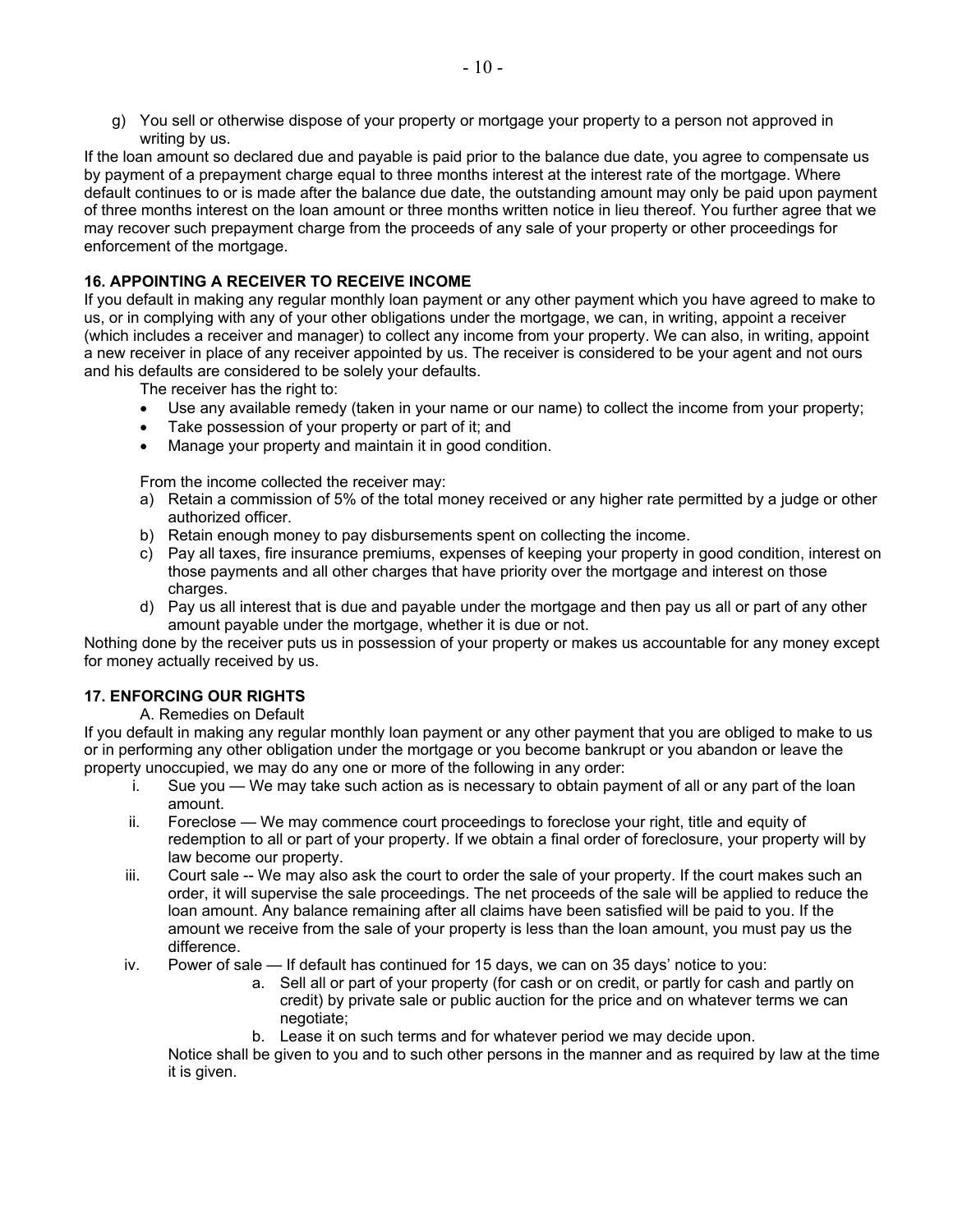We may apply the net proceeds of the sale or lease to reduce any part of the loan amount. Any balance remaining after all claims have been satisfied will be paid to you. If the amount we receive from the sale or lease of your property is less than the loan amount, you must pay us the difference.

- v. Possession -- We can enter on your property at any time, without the permission of any person, and make all arrangements that we consider advisable to:
	- Inspect, lease, collect rents or manage your property;
	- Repair or put in order any building on your property;
	- Complete the construction of any building on your property.

We can also take whatever action is necessary to recover and keep possession of your property. If we take possession, we are not responsible for preserving your property and will account only for any money we actually receive from the property.

vi. Other action – we can take any other remedy available to us under applicable law.

B. You will not interfere — You will not interfere with our possession of your property (if we go into possession of your property in enforcing our above rights) or with the possession of any receiver we appoint nor with the possession of anyone to whom your property is sold or leased by us or any receiver. You agree not to make any claim concerning the sale or lease of your property against anyone who buys or leases it from us or any receiver, or anyone who buys or leases it after that time.

C. Our expenses — You will immediately pay all our expenses of enforcing our rights. Our expenses include our costs of taking or keeping possession or your property, an allowance for the time and services of our employees and of the company servicing the mortgage who are utilized in so doing, our legal fees and disbursements on a full indemnification basis and all other costs related to protecting our interest under the mortgage.

D. Judgements — If we obtain a court judgement against you for your failure to comply with any of your obligations to us under the mortgage, the judgement will not result in a merger of the terms of the judgement with our other remedies or rights to enforce your other obligations under the mortgage. We will continue to be entitled to receive interest on the loan amount at the rate payable on the loan amount and at the same times as provided for in the mortgage. The rate of interest payable on any judgment shall be calculated and payable in the same way as interest is calculated under the mortgage and at the same rate that interest is payable on the loan amount until the judgment has been paid in full.

## **18. DELAY IN ENFORCEMENT OF OUR RIGHTS**

No delay or extension of time granted by us to you or any other person in exercising the enforcement of any of our rights under the mortgage nor any agreement referred to in paragraph 21 shall affect our rights to:

- a. Receive all payments you are obliged to make to us, when they are due and payable.
- b. Demand that you repay the loan amount and all interest which is due and payable, on any default by you.
- c. Have you comply with all of your obligations to us under the mortgage.
- d. Have any other person comply with the obligations that person has to us under the mortgage.

## **19. PROGRESS ADVANCE CONSTRUCTION MORTGAGE TERMS**

An improvement means any alteration, addition or repair to any building on your property or any construction, erection or installation on your property. If the purpose of the mortgage is to finance an improvement via progress advances, you must so inform us in writing immediately and before any advances are made under the mortgage. You must also provide us immediately with copies of all contracts and subcontracts relating to the improvement and any amendments to them. You agree that any improvement shall be made only according to contracts, plans and specifications approved in writing by us in advance. You must complete all such buildings or improvements as quickly as possible and provide us with proof of payment of all contracts from time to time as we require. We will make advances (part payments of the principal amount) to you based on the progress of the improvement, until either completion and occupation or sale of your property. We will determine whether or not any advances will be made and when they will be made. Whatever the purpose of the mortgage may be, we may in our sole and absolute discretion hold back funds from advances until we are satisfied that you have complied with the holdback provisions of the Construction Lien Act as amended or re-enacted. You authorize us to provide information about the mortgage to any person claiming a construction lien on your property.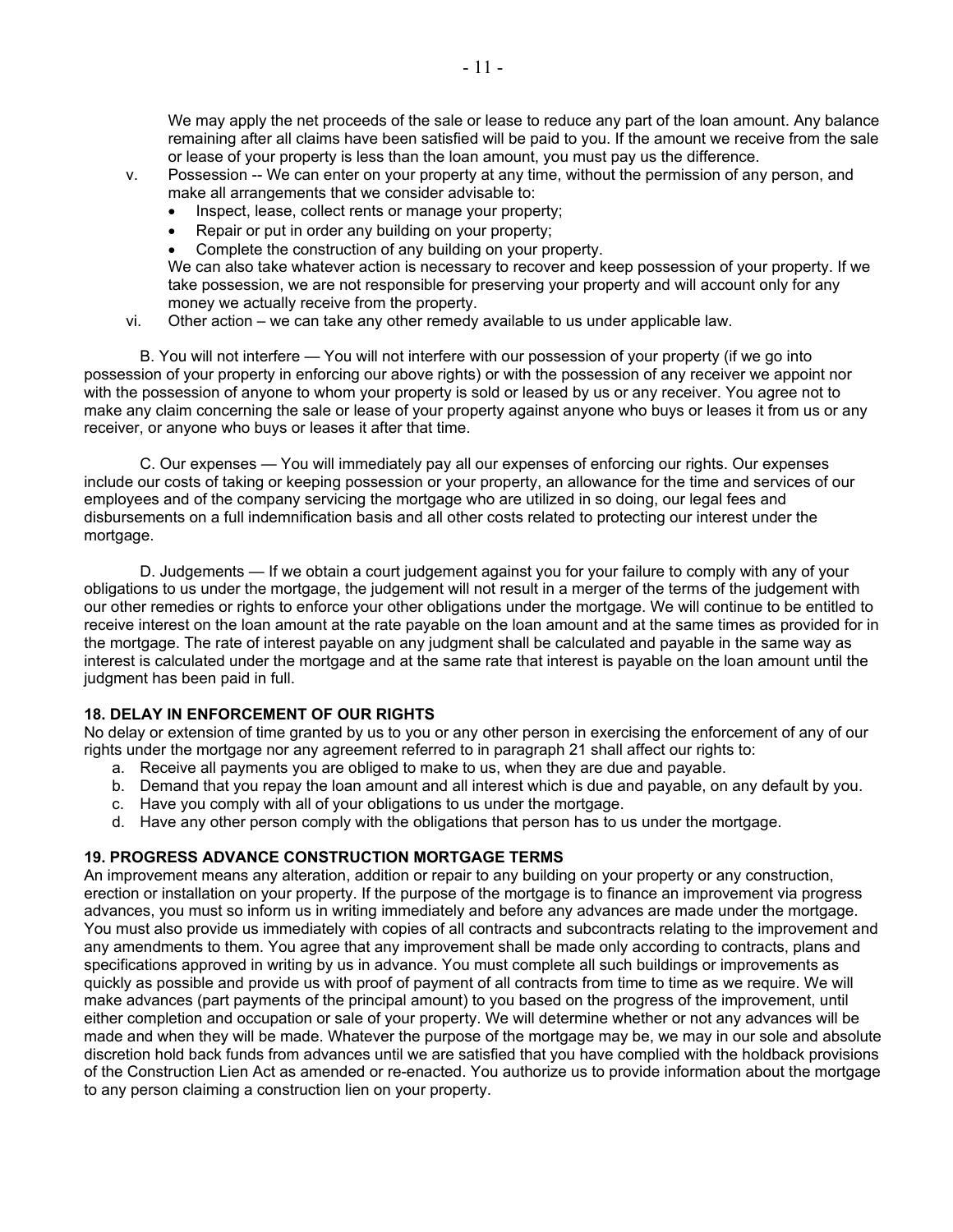## **20. RELEASING YOUR PROPERTY FROM THE MORTGAGE**

We may establish the terms for releasing our interest in all or part of your property (that is, we may discharge, or partially discharge, your property) from the mortgage whether we receive value for our release or not. If we release part of your property from the mortgage at any time, the rest of your property will continue to secure the loan amount. We are only accountable for money actually received by us.

If your property is subdivided before our interest in your property comes to an end, the mortgage will be secured by each part into which your property is subdivided. This means that each part will secure repayment of the total amount you owe us, even if we release another part of your property from the mortgage.

We can release you, any guarantor, or any other person from performing any obligation contained in the mortgage or any other security document, without releasing any part of your property secured by the mortgage or any other security, and any such release shall not release any other person from the obligations in the mortgage.

## **21. RENEWING OR OTHERWISE AMENDING THE MORTGAGE**

We may from time to time enter into one or more written agreements with you (or with any one to whom your property is transferred) to amend the mortgage by extending the time for payment, renewing it or its term for further periods of time, changing the interest rate payable under the mortgage or otherwise altering the provisions of the mortgage. Whether or not there are any encumbrances on your property in addition to the mortgage at the time the agreement is entered into, it will not be necessary to register the agreement on title in order to retain priority for the mortgage, as amended, over any instrument registered after the mortgage. Any reference in this set of standard charge terms to the mortgage means the mortgage as amended by any such agreement or agreements. You or any person liable in any manner for payment or performance of any other terms of the mortgage will not be released and will continue fully liable with or without notice, consent or agreement to any such renewal, extension or amendment.

## **22. CONDOMINIUM/STRATA LOT PROVISIONS**

If your property is a condominium unit or strata lot, you are also to comply with the provisions in this paragraph 22 in addition to all of the other provisions of the mortgage (except paragraph 12). In this section, condominium also means strata, condominium unit or unit also means strata lot and condominium corporation also means strata corporation.

In this paragraph 22, the Condominium Act, the Strata Property Act or similar legislation governing condominium property in the province in which your property is located, each as amended or re-enacted, is called the **Act**. Expressions used below which are the same as those in the Act have the same meaning as those in the Act, except that the expression **condominium property** has the same meaning as the word "property" in the Act.

A. You will comply with the Act, and with the declaration, by-laws and rules of the condominium corporation (the **corporation**) relating to your property and provide us with proof of your compliance from time to time as we may request.

B. You will pay the common expenses for your property to the corporation on the due dates. Or, if we exercise our right to collect your contribution towards the common expenses from you, you will pay the same to us upon being so notified. We can accept a statement which appears to be issued by the corporation as conclusive evidence for the purpose of establishing the amounts of the common expenses and the dates those amounts are due.

C. You will forward to us any notices, assessments, by–laws, rules and financial statements of the corporation you receive (or are entitled to receive) from the corporation.

D. You will maintain all improvements made to your unit and repair them after damage.

E. Insurance — In addition to the insurance which the corporation must obtain, you must:

- i. Insure all improvements which you or previous owners have made to your unit;
- ii. Obtain insurance for those additional risks that we require;
- iii. Insure your common or other interest in buildings (whether presently existing or built in the future, both during construction and afterwards) which are part of the condominium property or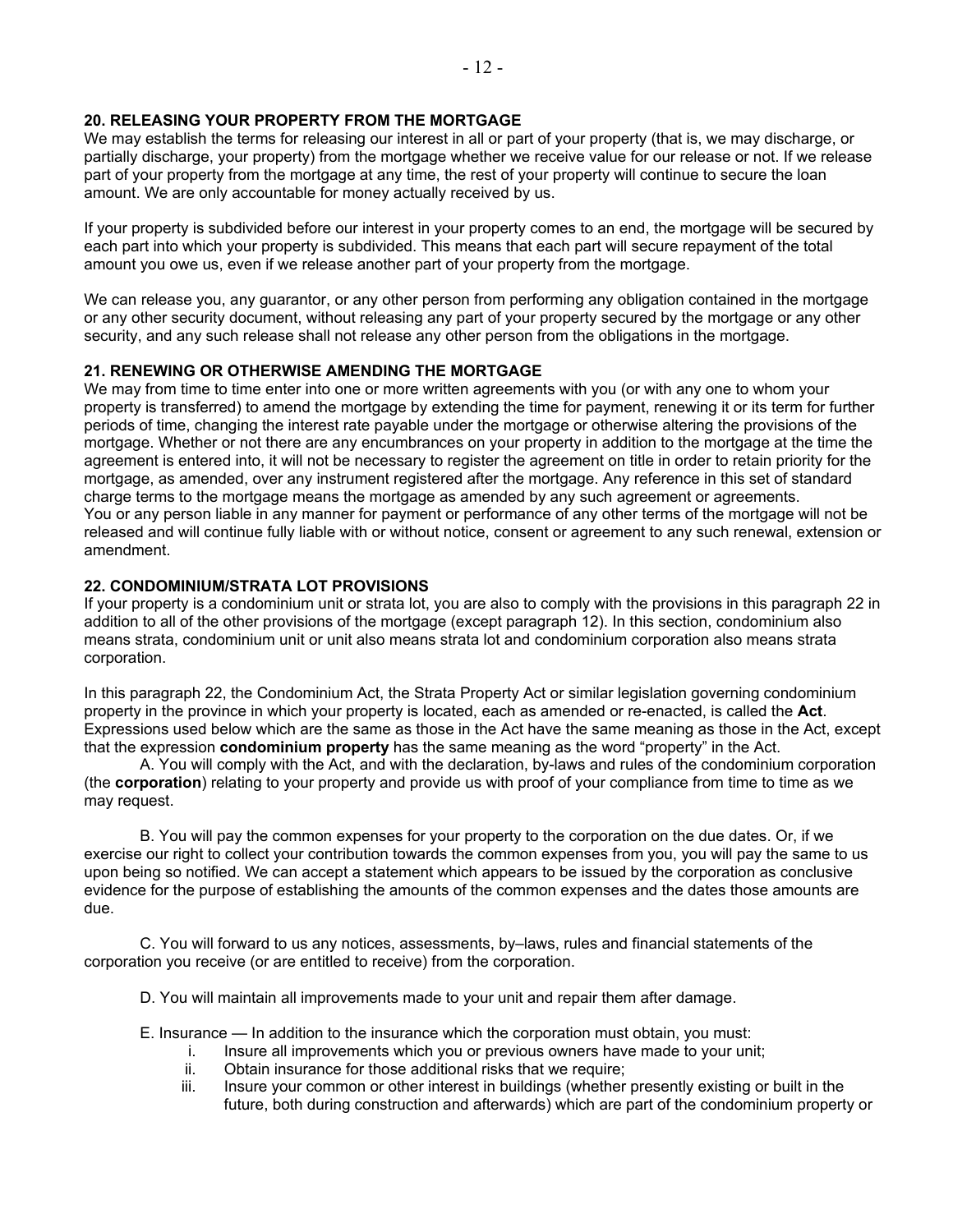assets of the corporation if the corporation fails to insure the buildings or assets as required or if we require you to do so;

- iv. Assign your insurance policies to us and (as far as permitted by law) your interest in the policies held by the corporation.
- v. Provide us with proof that the required insurance is in force, as well as evidence of any renewal or replacement of the insurance, within fifteen days before the insurance expires or is terminated.
- vi. Do all that is necessary to collect insurance proceeds.

Each of your insurance policies (and those of the corporation) must comply with the following:

• Your property must be covered against destruction or damage by fire and other perils usually covered in fire insurance policies and against any other perils we require for its full replacement cost (the maximum amount for which it can be insured ) in Canadian dollars;

The insurance company and the terms of the policy must be satisfactory to us.

If you fail to insure your property as required in this paragraph 22, we can, but are not obliged to, obtain any insurance which you are required to obtain. What we pay for this insurance will immediately become payable by you to us. If any loss or damage occurs, you, on behalf of the condominium corporation and yourself, will provide us immediately, at your expense, with all necessary proofs of claim. You will also do all necessary acts to enable us to obtain payment of insurance proceeds. You will seek to ensure the full compliance by the condominium corporation with its duties and obligations under the **Condominium Act** and the Declaration and By-Laws of the condominium corporation.

To the extent permitted by law, insurance proceeds may, in whole or in part, at our option be:

- a. Applied to rebuild or repair the damage to your property;
- b. Paid to you;
- c. Paid to any other person who owns or did own the property, as established by the registered title; or
- d. Applied, at our sole discretion, to reduce any part of the loan amount, whether due or not yet due.

F. You must pay certain other expenses — In addition to our other rights and remedies contained in the mortgage, you will pay us immediately all our expenses in relation to:

- Any by-law, resolution, rule or other matter (other than one for which only a vote of the majority present at the meeting is required);
- The enforcement of our right to have the corporation or any owner comply with the Act, declaration, bylaws and rules; and
- Our exercising any voting rights we may have.

Where our expenses relate to other units as well as to your property, the amount you are required to pay will only be the expenses related to your property as we determine.

G. Voting and other rights — You authorize us to exercise your rights under the Act to vote, consent and dissent. You also authorize us to exercise your rights to:

- Demand the corporation purchase your unit and common interest, where provided under the Act;
- Elect to have the value of your unit and common interest or that of the condominium property determined by arbitration;
- Receive your share of the corporation's assets and the proceeds from the sale of your unit and common interest or of the condominium property or any part of the common elements.

If we do not exercise your rights, you may do so according to any instructions we may give you. Before making such a demand or election you must obtain our prior written approval. You must do this even if we do not have the right to make the demand or election as between ourselves and the corporation, and even if we had previously arranged for you to exercise that right.

Nothing done under this paragraph 22 puts us in possession of your property. We are not liable for any action we may take in doing what you have authorized us to do or for any failure to act. We may at any time revoke any arrangement we make for you to do anything you have authorized us to do.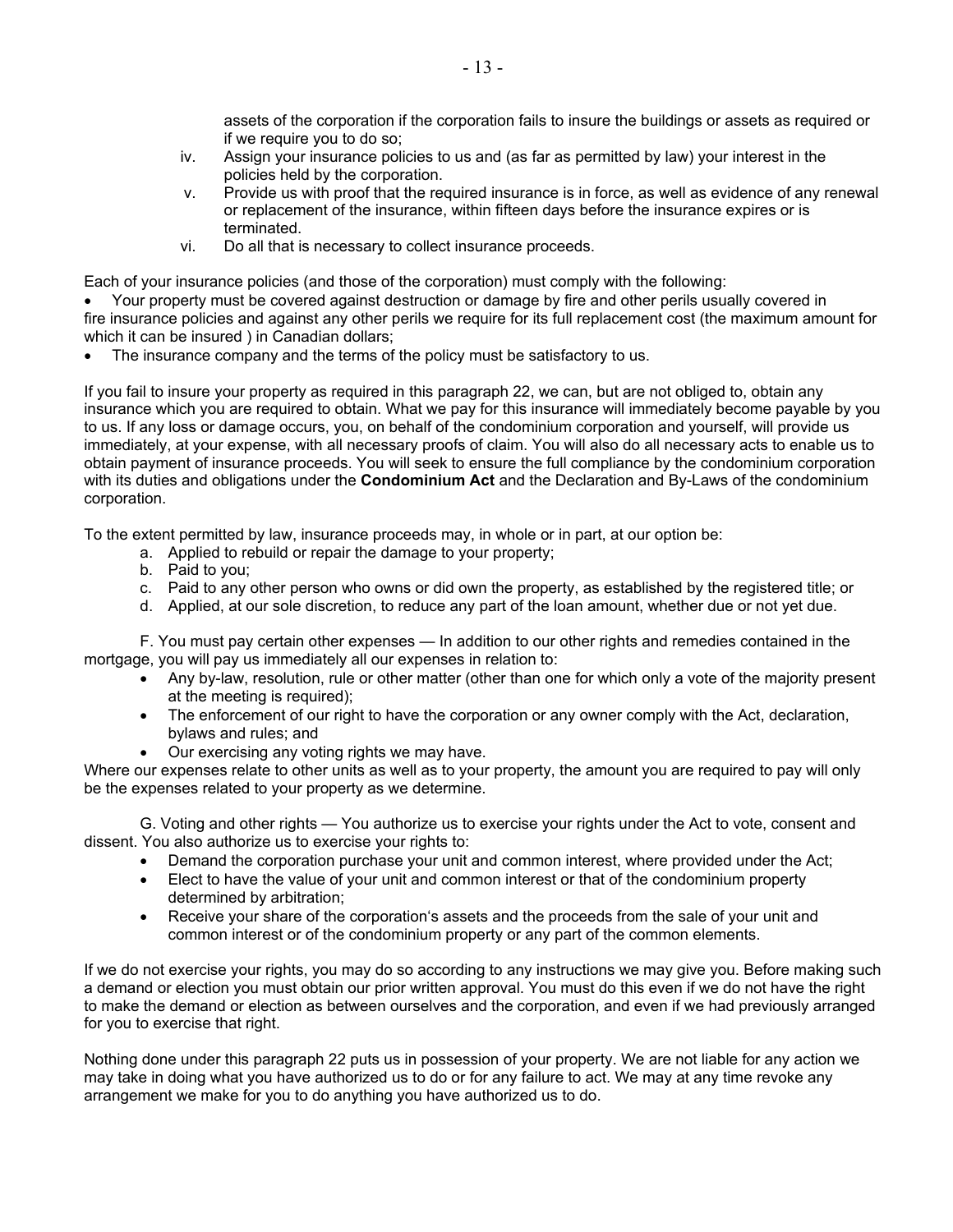- H. Our additional rights under the mortgage You authorize us to do the following:
	- i. Inspect your property at any reasonable time.
	- ii. Do any needed maintenance or repairs after damage.
	- iii. Inspect the corporation's records
	- iv. Remedy any failure of yours to comply with the Act or the declaration, by-laws and rules of the corporation.

I. Repayment of the loan amount may be accelerated — The loan amount will become payable immediately, at our option, if:

- i. The corporation fails to comply with the Act and the declaration, by laws and rules of the corporation;
- ii. The corporation fails to:
	- insure all the condominium units and common elements according to law and according to any additional requirements of ours;
	- insure its assets if we so require and according to our requirements;
	- provide us with proof that the insurance is in force, if we ask for it; or
	- do all that is necessary to collect insurance proceeds;
- iii. The corporation does not, in our opinion, manage the condominium property and assets in a careful way;
- iv. The corporation fails to keep the corporation's assets in good repair and working order;
- v. The corporation makes any substantial modification to the common elements or the corporation's assets without our approval;
- vi. There has been substantial damage and the owners have voted for termination of the condominium;
- vii. A sale of the condominium property or any part of the common elements is authorized.
- viii. A court makes an order that the government of the condominium property by the Act be terminated; or
- ix. The condominium property ceases to be governed by the Act.

Our rights will not be affected by the fact that we voted for or consented to such termination, sale or order or to the condominium property not being governed by the Act.

- J. Termination of the corporation If your property ceases to be governed by the Act:
	- All the terms of the mortgage continue to apply;
		- You authorize us to agree with anyone to a partition of the condominium property. We can pay or receive money to ensure that the partition is equal and you will reimburse us, immediately, for any money we have paid. We can also execute all documents and do all acts needed to carry out the partition;
		- Your share of the corporation's assets and the proceeds from the sale of your unit and common interest or of the condominium property or any part of the common elements shall be paid to us (unless we notify you to the contrary in writing) and you will do all things necessary to accomplish this; and
		- Any money received by us (after payment of all our expenses) may be applied to reduce any part of the loan amount. Any balance remaining after all claims have been satisfied will be paid to you.

## **23. DISCHARGE**

When our interest in your property comes to an end, we will provide, at our sole discretion, either a full discharge of our claim (which is called a Discharge of Charge/Mortgage) or a written confirmation that our claim has been discharged (which is called a Notification of Discharge). You will give us a reasonable time in which to prepare such documents and you will pay our usual administrative fee for preparing, reviewing, signing or registering the discharge document and all legal and other expenses we incur in so doing. In the event we provide you with a Discharge of Charge/Mortgage, you will be responsible for registering the documentation and for all costs relating to such registration.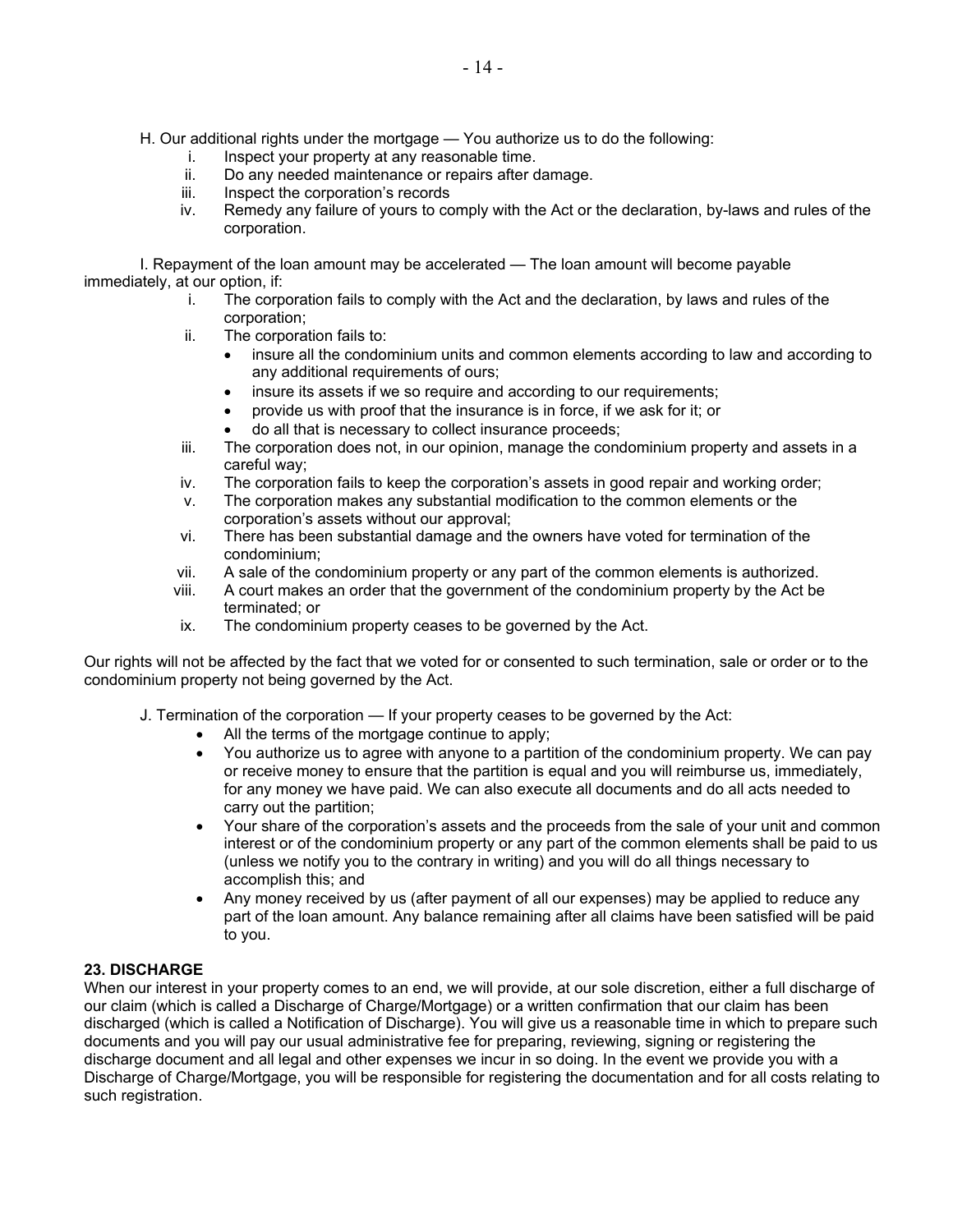When our interest in your property comes to an end and you request that we assign your mortgage we will prepare an assignment to the mortgage for you. You will give us a reasonable time in which to prepare and sign the assignment and you will pay our usual administrative fee for preparing, reviewing and signing the documentation and all legal and other expenses we incur in so doing. You will be responsible for registering the documentation and for all costs relating to such registration. However, we will not assign the mortgage on your direction and will only deliver a discharge of the mortgage where we are or have been in possession of the property upon default under the mortgage.

## **24. HEADINGS**

Headings form no part of the mortgage. They are used so that parts of the mortgage can easily be referred to.

## **25. WHO IS BOUND BY THE MORTGAGE**

You agree to observe and be bound by all of the terms and obligations contained in the mortgage. The mortgage will also be binding on your heirs, personal and legal representatives, successors or assigns, our successors, assigns or legal representatives and anyone else to whom your property is transferred. As well, the mortgage will be binding on anyone to whom it is transferred by us. All persons who sign the mortgage as chargors are collectively and individually (that is, jointly and severally) bound to comply with all obligations under the mortgage.

## **26. STATUTORY COVENANTS EXCLUDED**

The covenants implied or incorporated into a mortgage by statute in the province where your property is located are, to the extent permitted by statute, excluded or overridden by the terms of this mortgage.

## **27. GUARANTEE**

In this paragraph 27, **guarantor** means each person who signs the mortgage as guarantor. **Chargor** means the person or persons who sign the mortgage as chargor and **property** means the property charged by the mortgage.

In return for us making a loan to the chargor, the guarantor, by signing the mortgage, guarantees the chargor's payments (including interest, whether or not the interest rate is changed), and compliance with the chargor's other obligations, under the mortgage. Each guarantor agrees that, if the chargor defaults in making any payment or in performing any other obligation under the mortgage, the guarantor will pay us all of the unpaid payments and comply with all of the obligations which have not been complied with by the chargor. Each guarantor will be collectively and individually (that is, jointly and severally) responsible with the chargor and with one another (if more than one) for all obligations under the mortgage.

It is understood that we can without lessening the guarantor's liability and without obtaining the consent of or giving notice to the guarantor:

- Grant any extensions of time for payment and extensions of the term of the mortgage, including any renewals of the mortgage or its term for further periods of time;
- Increase the rate of interest payable under the mortgage, either during the initial term or in any subsequent renewal period;
- Release the whole or any part of the property from the mortgage or any other security;
- Otherwise deal with the chargor, any other person (including any guarantor), any security (including the mortgage) or the property, including releasing, realizing on or replacing any security we may hold;
- Waive any provision of the mortgage or change any of the terms of the mortgage at any time during the initial term of the mortgage or in any subsequent renewal period;

either before or after requiring payment from any person without affecting the guarantee. We may require payment from any guarantor without first trying to collect from the chargor or any other person (including any guarantor) or on any security (including the mortgage). Each guarantor's obligations shall be binding upon the guarantor's successors or personal representatives.

#### **28. FEES AND EXPENSES**

#### A. Servicing Fees.

 You agree to pay to us servicing fees to cover our reasonable time and costs for administration of the mortgage including without limitation, a fee or allowance for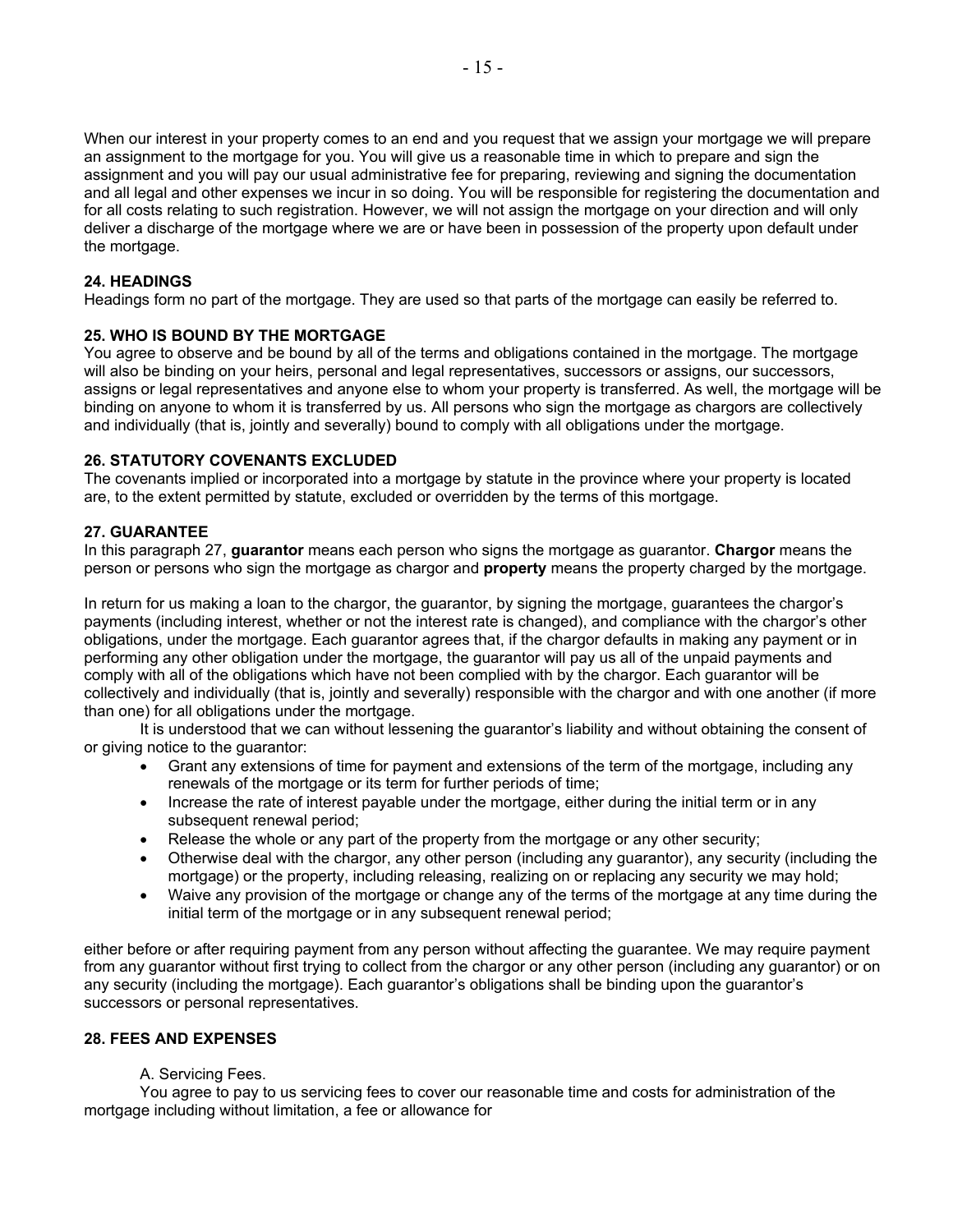(a) administering the account for the collection and payment of taxes, an annual fee;

(b) dealing with each late or missed payment and for replacement of each cheque or other instrument not honoured when presented for payment, or any preauthorized payment which does not clear as scheduled,

(c) preparing each information, arrears, reinstatement, discharge or other mortgage statement, whether provided to you, our agents or solicitors or any other interested person,

(d) processing each application to obtain our consent to assume the mortgage or our approval or consent for any other matter required by the mortgage whether or not approval or consent is provided or the matter is completed,

(e) processing each extension, port, renewal, payment frequency change, restructuring or other amendment of the mortgage, whether or not completed,

(f) investigating status of any insurance, administering insurance cancellations and paying insurance premiums and dealing with insurance claims,

 $(q)$  providing a copy or duplicate of documents from our file or an amortization schedule, a payment history, tax account history, audit verification and other services of a clerical nature including retrieval, copying, transmission and other charges,

(h) investigating status of realty tax payments and administering tax payments,

(i) registering a financing statement or financing change statement or issuing or receiving any notice or information, security status or acknowledgement request and conducting any required searches,

(j) registering electronically or otherwise or executing and delivering any discharge of this mortgage (notwithstanding that the discharge may have been prepared by you or other person on your behalf),

(k) generally, any matter connected with the proper administration of the mortgage and property including inquiring into compliance, dealing with or enforcing any obligation contained in the mortgage and including, without limitation, with respect to taxes, condominium fees and matters, insurance, repair and construction, environmental matters, leases and other encumbrances, managing or selling the property.

Our servicing fees shall be the amounts established, disclosed and generally applied by us from time to time and may be ascertained upon inquiry to us.

## B. Costs.

 You agree to pay us all amounts we expend and costs we incur in any manner in connection with this mortgage including, without limitation, expenses in relation to:

(a) collecting payments under and enforcing and realizing the security of this mortgage;

(b) defending or otherwise dealing with any action or proceeding in which we by reason of the mortgage may be a party or otherwise interested including without limitation any construction lien or similar matter, any seizure or prosecution by police or other authority, any foreclosure, sale, redemption, assessment or other action or proceeding by any other encumbrancer or any certificate of pending litigation or other title matter;

(c) performing or complying with any of your obligations under this mortgage including, without restriction, those relating to insurance, condominium, repair and construction, leases, taxes, prior encumbrances and environmental matters.

All legal costs incurred by us in dealing with compliance with any term and in enforcement of the mortgage shall be paid by you in full (including legal fees for any court proceeding on a substantial indemnity basis ).

#### C. Interest and Security for Fees and Costs.

 All the above described fees and costs, allowances and expenses shall be secured by this mortgage, shall bear interest at the interest rate of the mortgage from the date incurred or calculated by us and shall be payable by you forthwith on demand.

#### **29. SECURITIZATION**

We may, at our option, sell, assign or encumber your mortgage to one or more third party(ies) without notice to you, any guarantor or any spouse signing your mortgage and without requiring any consent. If we do so, you agree that your mortgage shall continue to secure all amounts owing under your mortgage. Once sold or assigned, your mortgage may be repurchased by us, whether or not it is in default. You and each guarantor and spouse executing the mortgage hereby authorize and consent to us or any other person having an interest in the mortgage from time to time and their or our respective agents and advisors including any party retained to service the mortgage, releasing, disclosing and assigning any personal or other information (including financial information) with respect to you, any guarantor and your spouse, the mortgage loan and your property, regardless of the scope of distribution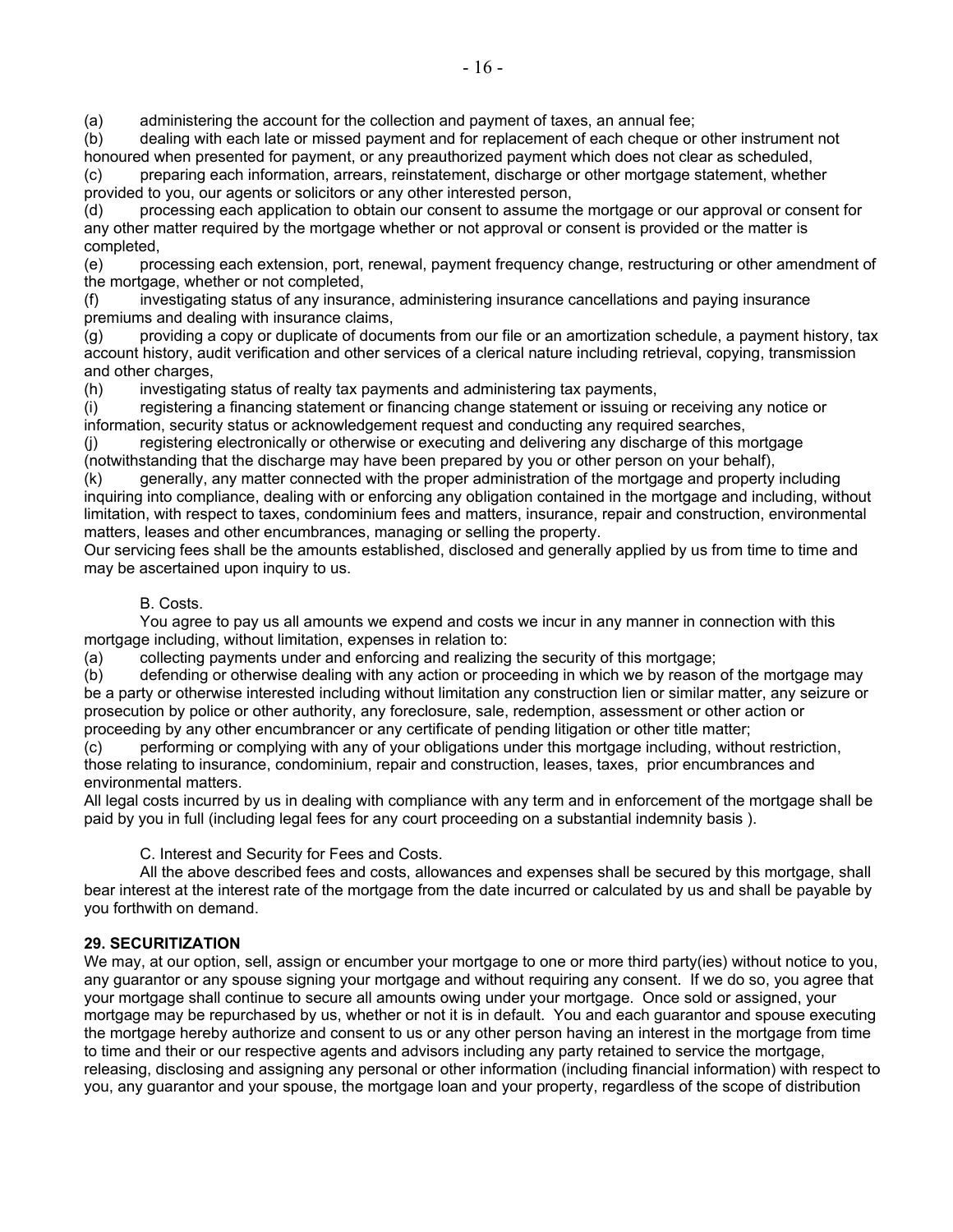and to any such other person as may be required to complete, administer, realize, assign, securitize or otherwise deal with your mortgage from time to time.

#### **30. U.S.A. RESIDENTS**

If you are or become a resident of the United States of America for tax purposes and we are subject to a tax payable to the government of the U.S.A. on the interest we receive through your payments, the interest rate on the loan amount will be increased by multiplying by a factor of 1.1111 to offset our obligations in that regard. This factor may change any time if the government of the U.S.A. makes a change in the amount of tax to be paid.

## **31. EQUIVALENT INTEREST RATES**

If the Interest Rate specified in your Mortgage is Adjustable (section 3(B)), then the compounding frequency is monthly, not in advance. You may determine the equivalent interest rate compounded semi-annually not in advance by referring to the table below:

| Rate           | Rate          | Rate           | Rate          | Rate           | Rate          |
|----------------|---------------|----------------|---------------|----------------|---------------|
| Coumpounded    | Compounded    | Coumpounded    | Compounded    | Coumpounded    | Compounded    |
| <b>Monthly</b> | Semi-Annually | <b>Monthly</b> | Semi-Annually | <b>Monthly</b> | Semi-Annually |
| 1.000          | 1.00250       | 6.000          | 6.09000       | 11.000         | 11.30250      |
| 1.125          | 1.12816       | 6.125          | 6.21879       | 11.125         | 11.43441      |
| 1.250          | 1.25391       | 6.250          | 6.34766       | 11.250         | 11.56641      |
| 1.375          | 1.37973       | 6.375          | 6.47660       | 11.375         | 11.69848      |
| 1.500          | 1.50563       | 6.500          | 6.60562       | 11.500         | 11.83063      |
| 1.625          | 1.63160       | 6.625          | 6.73473       | 11.625         | 11.96285      |
| 1.750          | 1.75766       | 6.750          | 6.86391       | 11.750         | 12.09516      |
| 1.875          | 1.88379       | 6.875          | 6.99316       | 11.875         | 12.22754      |
|                |               |                |               |                |               |
| 2.000          | 2.01000       | 7.000          | 7.12250       | 12.000         | 12.36000      |
| 2.125          | 2.13629       | 7.125          | 7.25191       | 12.125         | 12.49254      |
| 2.250          | 2.26266       | 7.250          | 7.38141       | 12.250         | 12.62516      |
| 2.375          | 2.38910       | 7.375          | 7.51098       | 12.375         | 12.75785      |
| 2.500          | 2.51563       | 7.500          | 7.64063       | 12.500         | 12.89063      |
| 2.625          | 2.64223       | 7.625          | 7.77035       | 12.625         | 13.02348      |
| 2.750          | 2.76891       | 7.750          | 7.90016       | 12.750         | 13.15641      |
| 2.875          | 2.89566       | 7.875          | 8.03004       | 12.875         | 13.28941      |
|                |               |                |               |                |               |
| 3.000          | 3.02250       | 8.000          | 8.16000       | 13.000         | 13.42250      |
| 3.125          | 3.14941       | 8.125          | 8.29004       | 13.125         | 13.55566      |
| 3.250          | 3.27641       | 8.250          | 8.42016       | 13.250         | 13.68891      |
| 3.375          | 3.40348       | 8.375          | 8.55035       | 13.375         | 13.82223      |
| 3.500          | 3.53063       | 8.500          | 8.68063       | 13.500         | 13.95563      |
| 3.625          | 3.65785       | 8.625          | 8.81098       | 13.625         | 14.08910      |
| 3.750          | 3.78516       | 8.750          | 8.94141       | 13.750         | 14.22266      |
| 3.875          | 3.91254       | 8.875          | 9.07191       | 13.875         | 14.35629      |
|                |               |                |               |                |               |
| 4.000          | 4.04000       | 9.000          | 9.20250       | 14.000         | 14.49000      |
| 4.125          | 4.16754       | 9.125          | 9.33316       | 14.125         | 14.62379      |
| 4.250          | 4.29516       | 9.250          | 9.46391       | 14.250         | 14.75766      |
| 4.375          | 4.42285       | 9.375          | 9.59473       | 14.375         | 14.89160      |
| 4.500          | 4.55062       | 9.500          | 9.72563       | 14.500         | 15.02563      |
| 4.625          | 4.67848       | 9.625          | 9.85660       | 14.625         | 15.15973      |
| 4.750          | 4.80641       | 9.750          | 9.98766       | 14.750         | 15.29391      |
| 4.875          | 4.93441       | 9.875          | 10.11879      | 14.875         | 15.42816      |
|                |               |                |               |                |               |
| 5.000          | 5.06250       | 10.000         | 10.25000      | 15.000         | 15.56250      |
| 5.125          | 5.19066       | 10.125         | 10.38129      | 15.125         | 15.69691      |
| 5.250          | 5.31891       | 10.250         | 10.51266      | 15.250         | 15.83141      |